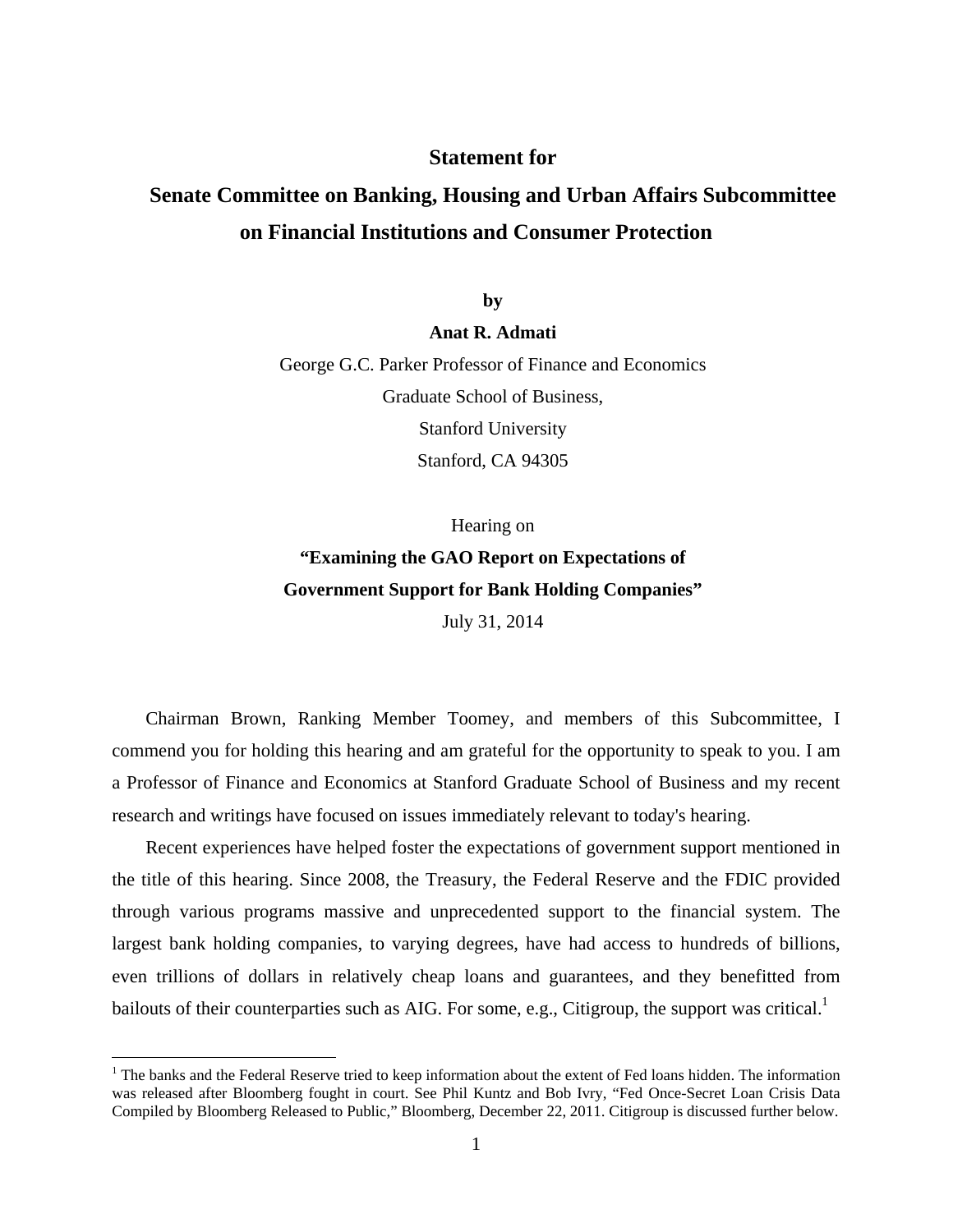Trillions of U.S. taxpayer funds were put at risk. The supports prevented the collapse of the system and helped many financial institutions avoid default, bankruptcy, or resolution in which their shareholders would be wiped out and at least some of their creditors would suffer losses. Yet, the programs did little to solve the housing crisis, failed to improve business lending meaningfully, and at times were excessively generous and inefficient.<sup>2</sup>

Implicit guarantees for which banks do not pay create a subsidy, essentially free insurance for their debts, or at least a partial insurance that lowers the likelihood of losses in some scenarios. Because such subsidies are implicit and invisible, determining their value with any precision is difficult; there is no market in which the implicit guarantees are being valued (although some have tried to use credit insurance contracts to try to estimate their value). Any estimate depends on many variables that change over time, and estimation requires making many assumptions; such assumptions might or might not be true in reality. In fact, many of the variables that affect the size of the subsidy vary across different institution in complex ways. Moreover, actions by the institutions, by investors, and by regulators also have important impacts. Later in this document I will have additional comments on measuring the subsidies.

When implicit-guarantee subsidies are provided to institutions that have significant discretion about their investments and the risks they take, the results can be perverse. Policymakers may hope that the subsidies are passed on to specific investments or people, but the institutions, as they benefit from the guarantees, may well have incentives to make different investments altogether.

For example, guarantees may be provided in the hope that the banks will make certain loans, when in fact, given their compensation structures and the flawed regulations we have in place (e.g., the use of risk weights), the banks may only make the loan if it is very safe or if it is guaranteed by the government. Instead, banks may prefer to invest in derivatives markets with more upside.

The institutions benefiting most from the subsidies often deny the existence of any benefit and claim that they are happy to give up the implicit subsidies. "Please," they may say, "let

<u>.</u>

<sup>&</sup>lt;sup>2</sup> Cole (2012) shows that TARP did not help improve business lending, which is not surprising since the programs did not reduce the institutions' indebtedness and the resulting debt overhangs (see Admati and Hellwig (2013a, Chapter 3, and Admati et al., 2014). Barofsky (2012) and Bair (2012) describe the bailouts programs. Additional references in the notes to Chapter 9 of Admati and Hellwig (2013a), whose text is attached to this testimony.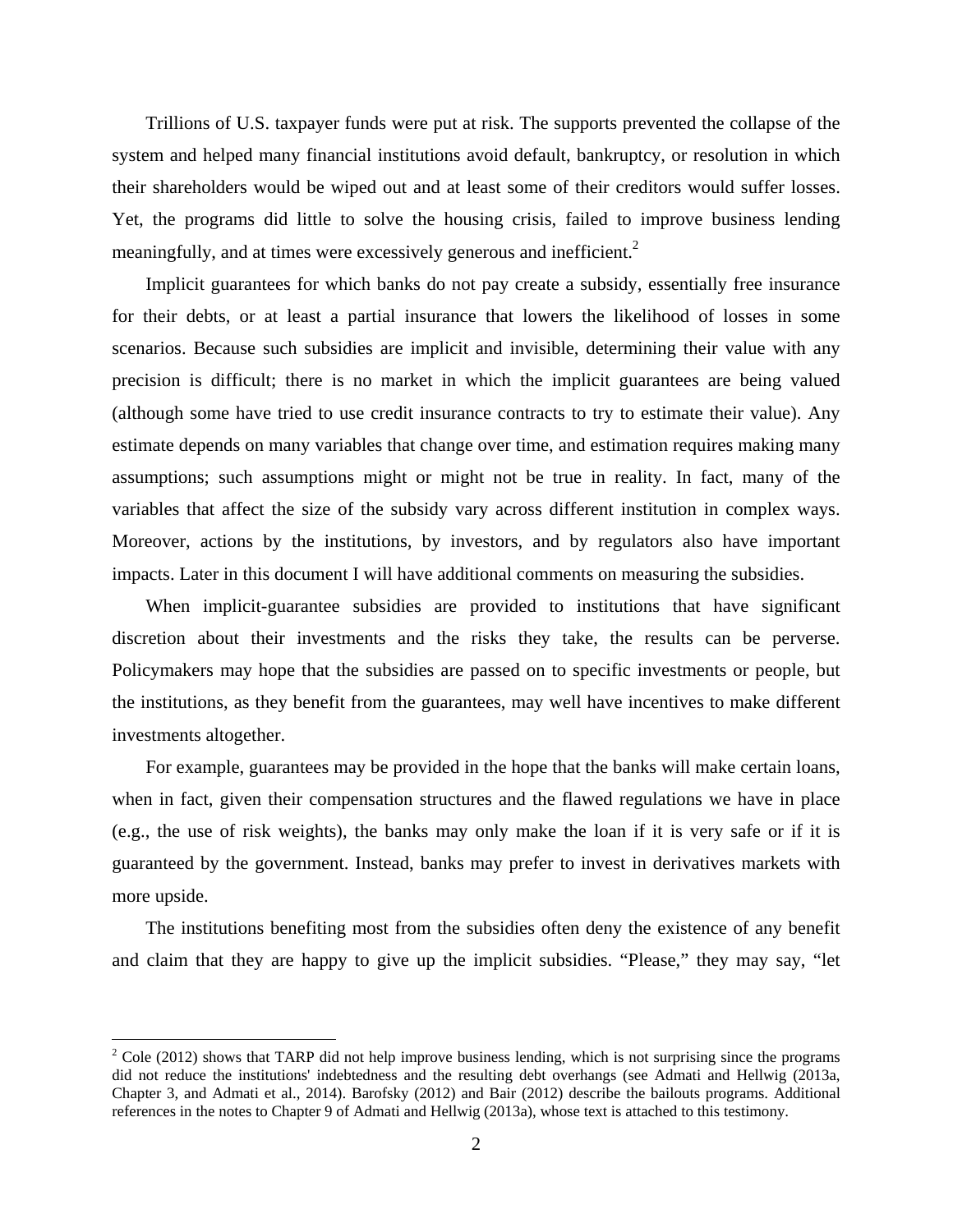banks fail when they should."<sup>3</sup> The difficulty is that letting systemic institutions – or many institutions at the same time – fail may be disruptive and entail enormous collateral damage. Even if the direct costs of the failure are covered, the disruptions and inefficiencies that result are costly for the economy and the harm is borne by innocent citizens. As I will explain below, we do not have workable options for the failure of systemic institutions; moreover, the harm from their distress and even from the fear of their failure creates instabilities.

Financial crises are sometimes portrayed as if they were unpreventable natural disasters, implying that bailouts are similar to emergency aid after an earthquake. This narrative is misleading. The crisis of 2007-2009 was an implosion of a system that had become too fragile, reckless, and distorted. Regulatory failures, including flawed and ineffectively enforced regulations, must take much of the blame for the excessive fragility and the buildup of risk. These failures can be corrected, and regulators have authority to do so under current laws, but, remarkably, obvious lessons have not been learned, and not enough has been done to make the system as safe as it can and should be. Some counterproductive laws have also remained in place.<sup>4</sup>

The situation in banking is disturbingly similar to allowing heavy trucks with dangerous cargo to drive recklessly at 95 miles per hour in residential neighborhoods. If drivers get a bonus for reaching the destination quickly, and face little risk of injury or death even in an explosion (imagine that they have a special protective mechanism), they will drive recklessly and endanger innocent citizens. Authorities can send firefighters to put out fires and medics to treat the injured if an explosion occurs, but the public would wonder why truck companies reward reckless driving and, most importantly, why a safer speed limit was not set and enforced to prevent harm.

Similar questions must be asked about the failure of financial regulation. We should have a financial system that supports the economy as efficiently and consistently as possible without

<sup>&</sup>lt;sup>3</sup> For example, in his letter to shareholders in April 2011, Jamie Dimon, CEO of JPMorgan Chase, denies his bank benefits from implicit subsidies and suggested that the industry pay any expenses associated with the failure of "dumb banks." For a response to this letter, see Anat Admati, "An Open Letter to JPMorgan Chase Board of Directors," reprinted in Huffington Post, June 14, 2011). This letter, which was sent to at least one person within the bank, did not receive any acknowledgment and did not appear to affect the banks' strategy. Misleading comments by bank executives and bank lobbyists as well as others are discussed in Admati and Hellwig (2013a) and in a number of short pieces, some of which are cited later in this document. 4

<sup>&</sup>lt;sup>4</sup> I am referring, for example, to the distortive corporate tax code that penalizes equity funding and encourages borrowing, which can become excessive, and to the sweeping exemptions of repos and derivatives from stay in bankruptcy, which has likely enabled and encourage excessive growth in these markets. These issues will come up briefly below and they are discussed in Admati and Hellwig (2013a, Chapters 5, 9 and 10).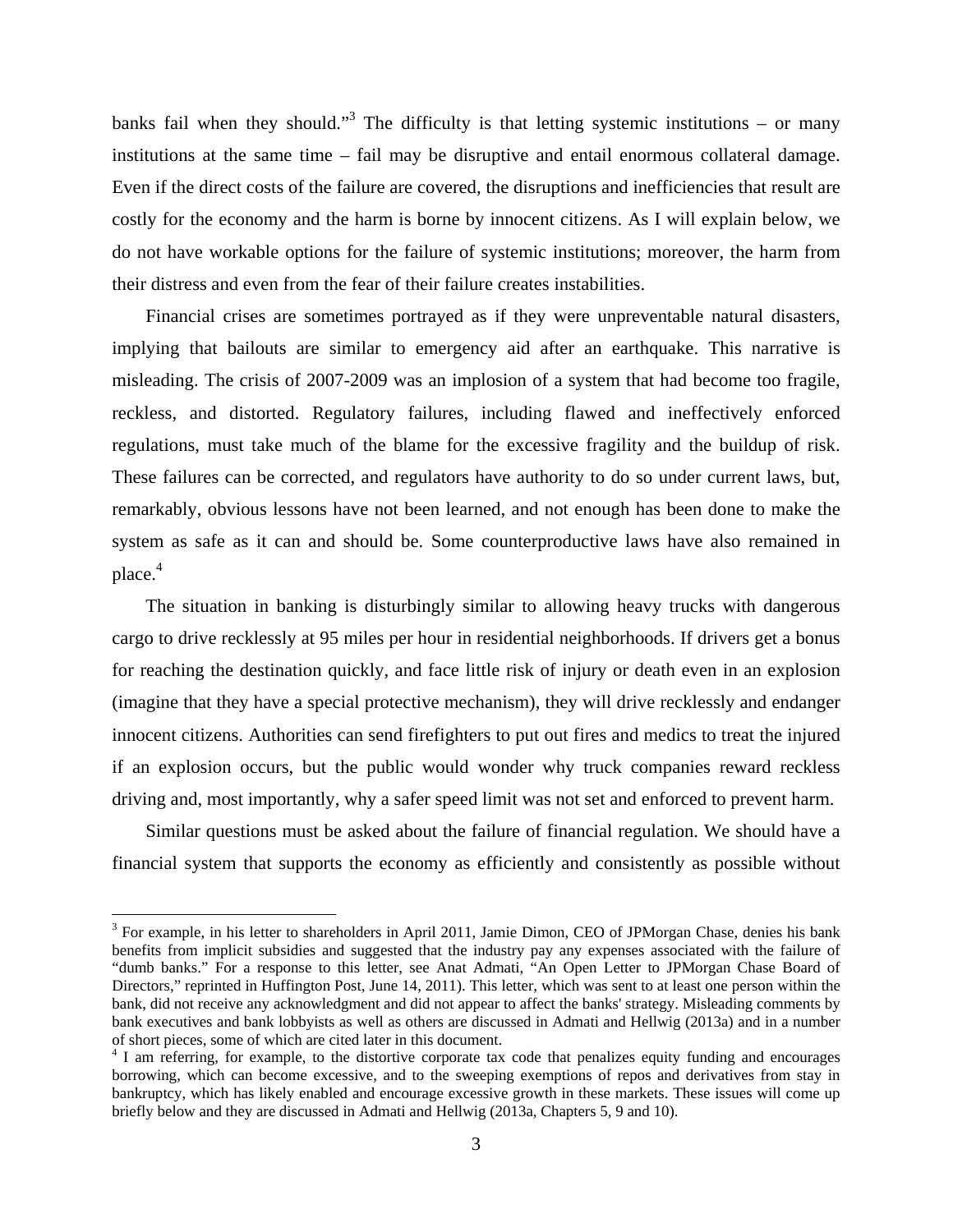major distortions. The system we have instead is too dangerous, exposing the public to unnecessary risk and distorting the economy. Much can be done – even within existing laws – to improve this situation.

This committee has an important role in helping bring about beneficial changes. In the rest of this document, I will elaborate on the above statements, diagnose the key problems, and outline some recommendations. Additional materials are attached and referenced; I will be happy to provide more at your request.

#### **Can/Will Large Bank Holding Companies ever "Fail" and if so, how?**

The Dodd-Frank Act (DFA) intended, among other things, to eliminate bailouts. Yet virtually everyone involved in the financial system – even if some would not admit it – expects that the government, possibly through the Federal Reserve and FDIC, will again provide supports to large bank holding companies and other institutions considered "systemic" if authorities fear that the failure of these institutions would cause significant harm to the economy. If many small institutions become distressed at the same time, they too may be supported.

This assessment is based on the realities of today's system and the state of its regulation.<sup>5</sup> Whereas regulators receive significant authority under DFA (some of which they had all along), the implementation of the law has been messy and uneven. Some of the most critical rules are insufficient and flawed; others appear wasteful, too costly relative to the benefit they provide.

 Policymakers who were involved in the bailouts extoll the virtues of their actions while appearing willfully blind to their failure to reduce the fragility of the system before the crisis and to learn the lessons since. If anything, investors may reasonably expect that supports would be forthcoming for fear of another "Lehman moment" even with the alternative to bankruptcy offered through the new and still untested resolution authority by FDIC.

The DFA titles most relevant for this discussion are Titles 1, 2 and 7. I'd like to focus my discussion mainly on Titles 1 and 2, although Title 7, which deals with derivatives markets, is also critical. The still-too-opaque markets in derivatives allow banks to hide enormous amount of risk from investors and regulators. Ineffective implementation of Title 7 and poor disclosures can undermine Titles 1 and 2 and the objective of having a healthier financial system.

<sup>&</sup>lt;sup>5</sup> The dynamics of contagion are explained in in Admati and Hellwig (2013a, Chapter 5), White (2014), and testimony of James Thomson before this Subcommittee on July 16, 2014.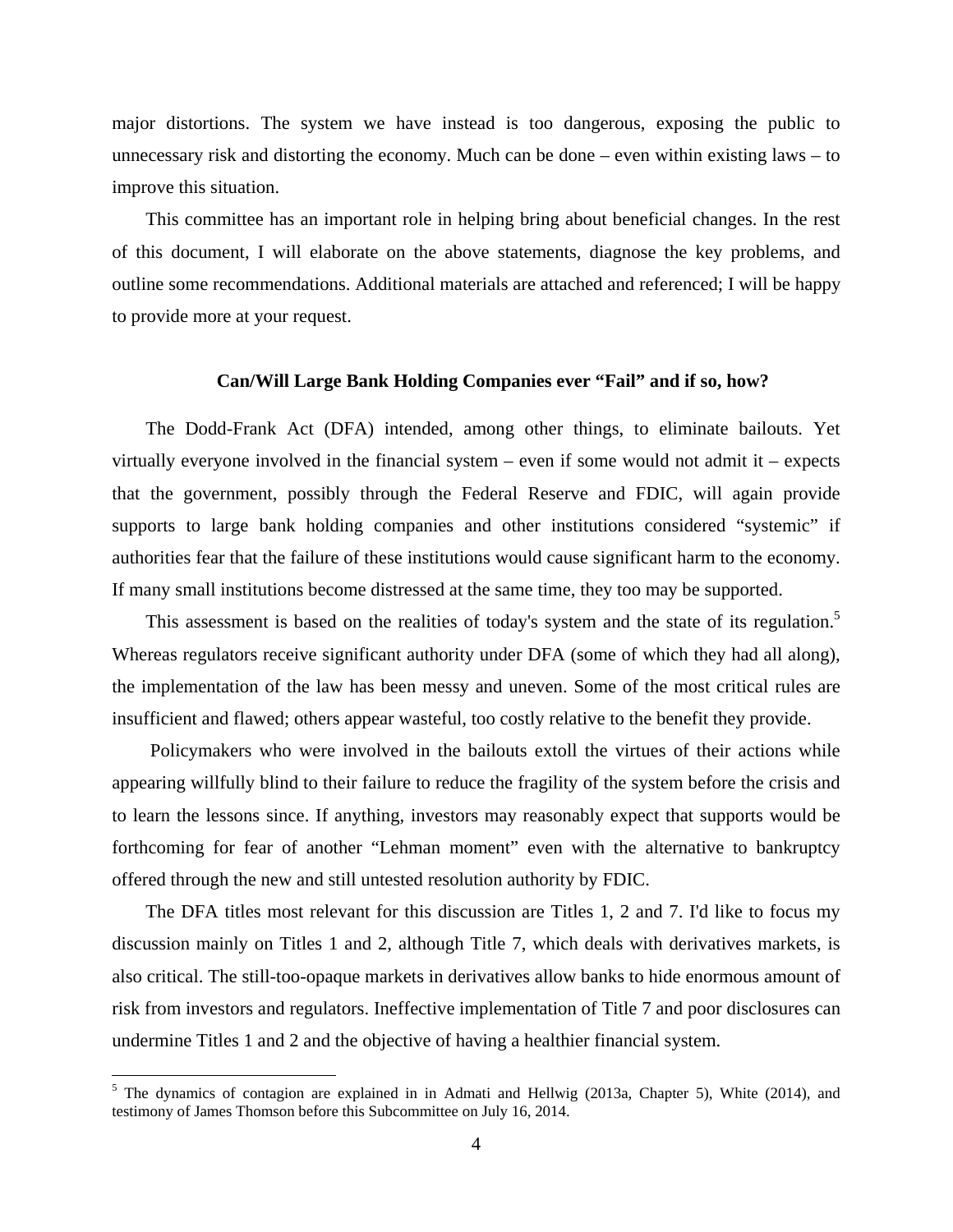Stating the obvious (but see more below for nuances), a business "fails" when it does not fulfill its debt commitments or is feared to be unable to pay the debts. For "normal" companies in the US, failure involves filing for bankruptcy or liquidation under Chapter 11 or Chapter 7.

Title 1 of DFA requires, among other things, that large bank holding companies submit "living wills" to regulators. These documents are meant to play out a scenario in which the holding company goes through bankruptcy process, presumably under Chapter 11. In her testimony before your committee on July 15, 2014, Fed Chair Janet Yellen was asked some pointed questions about the living-wills process by Senator Elizabeth Warren. The exchange brings out some key issues. According to Chair Yellen, the largest bank holding companies have by now submitted three rounds of living-wills documents, and received feedback on the first set of submissions. The parts of these documents that are made public provide little information, often less than is included in standard financial statements. The full submission, according to Chair Yellen, goes into tens of thousands of pages.

Senator Warren asked Chair Yellen a critical question: "Can you honestly say that JP Morgan could be resolved in a rapid and orderly fashion as described in its plans with no threats to the economy and no need for a taxpayer bailout?" The Senator pointed out that JPMorgan Chase has \$2.5 trillion in assets and 3,391 subsidiaries, compared to Lehmann Brothers, which had \$639 billion in assets and 209 subsidiaries prior to its failure.

The Lehman Brothers bankruptcy, filed on September 15, 2008, caused severe disruption and damage to the global financial system. In its immediate aftermath, stock prices imploded, investors withdrew from money market funds, money market funds refused to renew their loans to banks, and banks stopped lending to each other. Banks furiously tried to sell assets, which further depressed prices. Within two weeks, many banks faced the prospect of default.

To prevent a complete meltdown of the system, governments and central banks all over the world provided massive supports to financial institutions. These interventions stopped the decline, but the downturn in economic activity was still the sharpest since the Great Depression. Anton Valukas, the lawyer appointed by the bankruptcy court to investigate Lehman Brothers, put it succinctly: "Everybody got hurt. The entire economy has suffered from the fall of Lehman Brothers . . . the whole world." Within twenty-one months, American households lost \$17 trillion; reported unemployment hit 10.1% at its peak in 2009.  $\frac{6}{10}$ 

 $6$  These two paragraphs are adapted from Admati and Hellwig (2013a, p. 11), and the crisis is described in some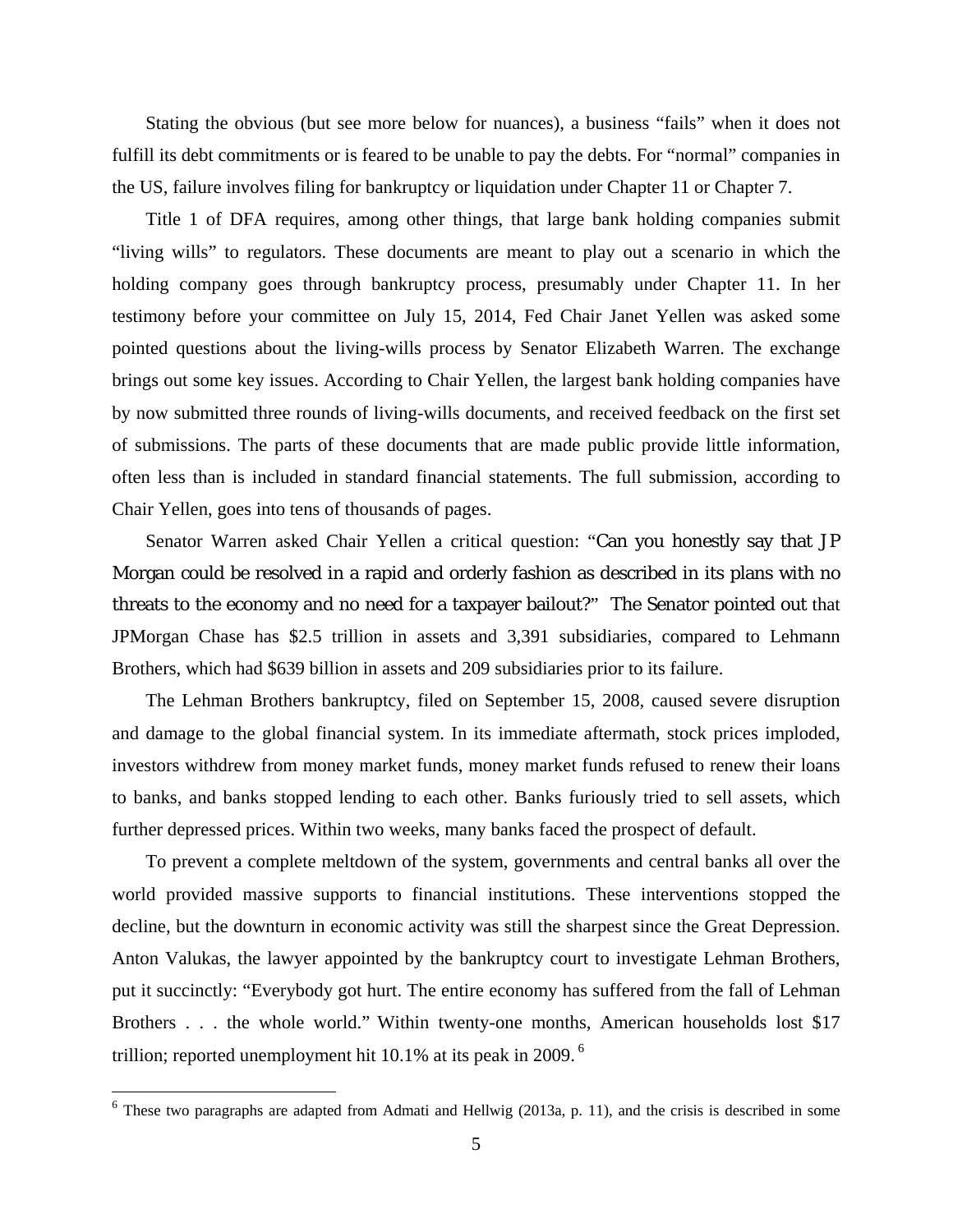Chair Yellen stated that Title 1 of DFA only requires the Fed to give feedback to the companies about their plans. She referred to an "iterative process" of submission and feedback. Title 1 apparently does not *require* that regulators give a pass/fail grade to the living wills nor to determine definitively whether bankruptcy is a viable option. However, the title definitely *authorizes* regulators to take a number of strong actions *if* they find that bankruptcy would entail too much collateral damage. Such actions include increasing capital (equity) requirements, requiring that structures be simplified and assets sold (potentially "breaking up" the banks), etc.

The US bankruptcy code to which Lehman Brothers was subjected has not changed since 2008. Other countries have different processes, which Lehman Brothers' foreign subsidiaries must follow. The tens of thousands of pages of living wills JPMorgan Chase has submitted to regulators might be of some use should it file for bankruptcy, at least under US law (although they may well be dated by the relevant time, because banks' counterparties and businesses can change in a matter of days or months). But the process will not be much faster and simpler than Lehman Brothers bankruptcy. Moreover, should the numerous counterparties of JPMorgan Chase become concerned that bankruptcy might be forthcoming, runs and disruptions similar to those observed in 2007-08 when Bear Stearns and Lehman Brothers became distressed will likely start significantly before any filing.

It defies credibility to suggest that, at the current speed of the "iterative process" that Chair Yellen described regarding the living wills, and without major changes to their structure and funding mix, enormously large and complex institutions like JPMorgan Chase will be able to go through bankruptcy without major harmful effects. Yet, regulators may continue to "iterate" and fail to use their authority to act even knowing that bankruptcy is not viable, refusing to admit to and deal with this reality. I doubt this situation was the intent of Title 1.

DFA authors, perhaps mindful after the Lehman Brothers experience that bankruptcy may not be a realistic option for large financial institutions, included an alternative mechanism in Title 2, which gives the FDIC authority to deal with the failure of any institution deemed "systemic" through a so-called Orderly Liquidation Authority (which actually doesn't intend to liquidate the company). The FDIC has engaged in the last few years in a serious effort to make its plans for this process credible, focusing on an approach called Single Point of Entry (SPOE).

detail in Chapters 5 and 9 (the latter is attached to this testimony). Mr. Valukas made the statement here quoted in an interview on CBS *60 Minutes,* aired April 22, 2012. The last fact is included in the 2011 report of the Financial Crisis Inquiry Commission (p. 390).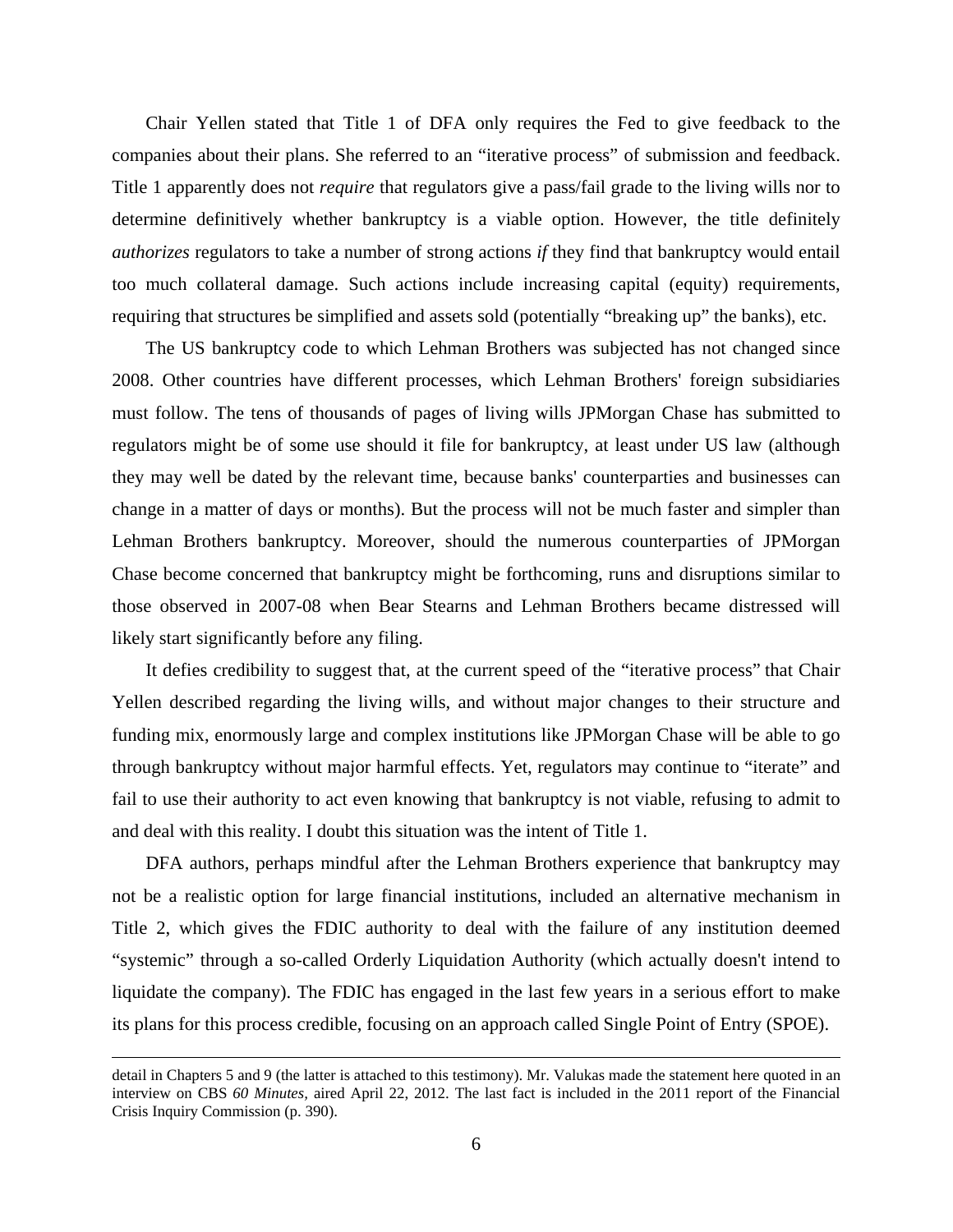SPOE represents an important and useful development, but, as bankruptcy expert David Skeel (2014, p. 3) assesses, "the technique also has important vulnerabilities, and some of the claims made on its behalf are quite exaggerated." Among them, SPOE does not work for institutions that are active globally and that have systemically important operations in several countries, unless all the countries that are involved agree to such an approach. A recent coordination effort between US and UK may allow for SPOE of US authorities in US holdings companies without intervention of UK authorities in UK subsidiaries, so the problem of UK authorities entering a Lehman Brothers subsidiary and finding that there is no cash to keep systemically important functions going might not arise.

However, the US-UK coordination is the only attempt of this sort, and it does not seem to be fully symmetric. If Barclays or Deutsche Bank were to run into trouble, US authorities would probably not be willing to accept SPOE resolution by the domestic authorities of these banks, but instead would intervene directly in the holdings companies that organize these banks' US activities. Multiple-entry resolution, however, destroys operational procedures that have been managed in integrated fashion across jurisdictions, for cash management, as in the case of Lehman Brothers, or, even more importantly, the joint use of Information Technology systems.

From the perspective of the different countries involved, single-entry resolution would involve significant conflicts of interest. If US authorities had been in charge of Lehman Brothers, London, as well as the parent, would they have paid proper attention to London-specific concerns, including the systemically important market-making activities of Lehman Brothers in London? Alternatively, is it acceptable for US authorities to follow the procedure suggested in the living will of Deutsche Bank, which argues that damage from resolution would be minimized if US authorities were willing to trust the German authorities (Bafin, the supervisor, and FMSA, the resolution authority)? In a cross-border setting, SPOE resolution leaves too much room for the authority in charge to shift losses to other countries and it is therefore hardly workable.<sup>7</sup>

Even if we had SPOE resolution for globally systemically important banks, some of these banks would most likely be "too big to fail." Procedures would be lengthy and cumbersome and, meanwhile, there might be substantial systemic fallout. Regulators would then be reluctant to use the procedure if multiple financial institutions face default at the same time, or if resolution would expose problems at one or more subsidiaries. In sum, Title 2 is useful, but it is certainly

 $7$  Even the Nordic countries have not been able to agree on an SPOE procedure for Nordea.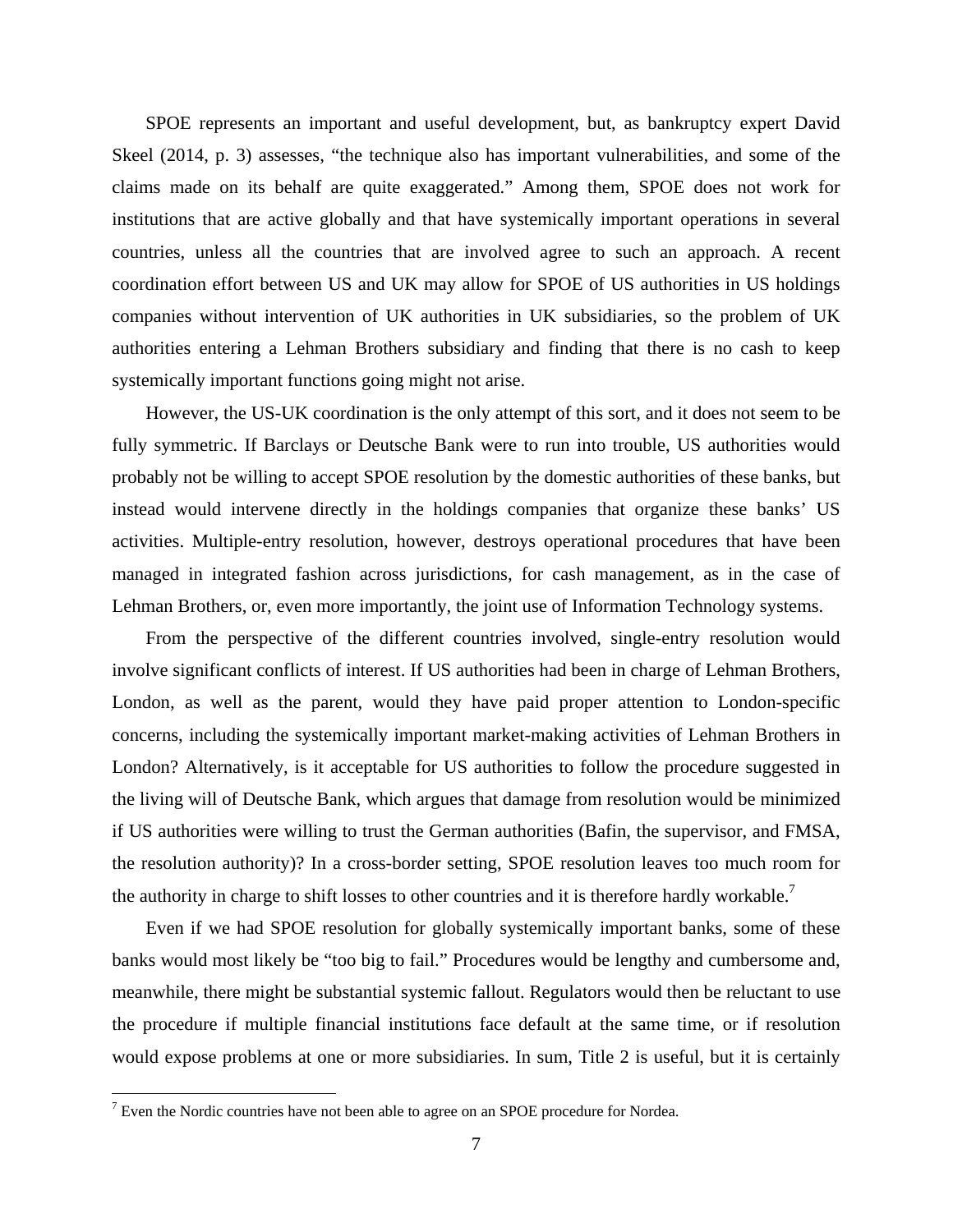not a silver bullet for addressing the "too-big-to-fail" problem and it does not eliminate expectations of support for large bank holding companies. Moreover and importantly, even under the best scenario, using Title 2 resolution would be costly and entail collateral damage and, as in the case of bankruptcy, the distress of the corporation, and the fear or anticipation that Title 2 resolution might be invoked by its counterparties would likely already cause harm.<sup>8</sup>

The living wills requirements and Title 2 of DFA try to make palatable the notion that, like other companies, financial institutions structured as limited liability corporations should fail if they take risk and become unable to pay their debts, thus wiping out their shareholders and imposing losses on their creditors through an orderly legal process. In a vibrant market economy, innovations involve risk, and failures should be tolerated.

For normal companies, bankruptcy typically follows an actual or imminent default. Restructuring debts may allow the company to continue operating. Bankruptcy laws try to control the actions of managers and shareholders in insolvent companies, who have incentive to benefit themselves at the expense of creditors by taking out cash or gambling for survival. Since such problems and the legal and other costs of bankruptcy are anticipated by creditors, the terms of the debt claims, including both the interest rate and the conditions the contract puts on the borrower, are set by prudent lenders to compensate for the losses in the event of default and bankruptcy, and to control borrowers' actions that go against the lenders' interests.

A source of great inefficiency in banking is that banking institutions can persist in a state of distress or even insolvency without their creditors becoming alarmed and without the institution experiencing the difficulty of most distressed borrowers to raise funds and continue operating. One reason for this anomaly is that banks' creditors include depositors, who are insured and dispersed. Depositors are particularly passive in their role as lenders to the banks (a status most of them do not quite realize they have) and do not behave as normal creditors with standard debt contracts. Depositors rely on insurance and regulators to protect them.

Banks can use depositors' funds to invest in various loans and other assets that can sometimes be used as collateral and enable the bank to borrow even more under attractive terms. Creditors whose debts are secured by collateral care less than unsecured creditors about the borrower's solvency. Lending to financial institutions through so-called repurchase agreements

<u>.</u>

 $8$  See also White (2014) for a discussion of the issues regarding "fail" scenarios in "too big to fail."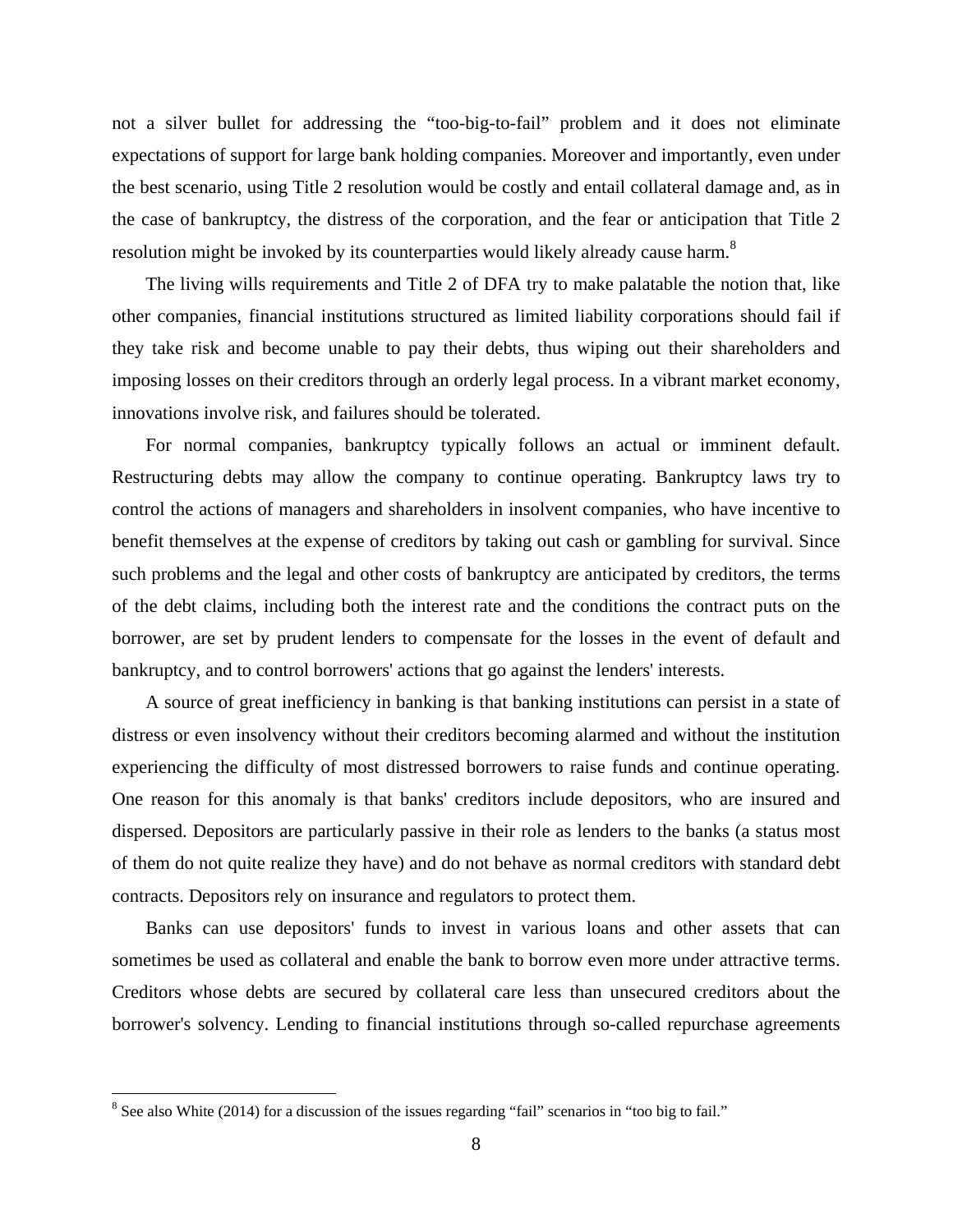(repos) is even safer than secured lending, because, under safe harbor laws from 2005, repos, as well as derivatives, are exempted from the normal stay in bankruptcy.<sup>9</sup>

For bank holding companies considered too big to fail, even unsecured bond holders feel reasonably sure they will be paid in full. In the financial crisis the creditors of numerous banking institutions, including those whose claims had counted as "regulatory capital" and were meant to absorb losses, were paid in full even as the institutions received large amounts of bailout funds and other supports. As discussed above, even today, and despite DFA, it is quite possible and even likely that the creditors of one of the largest bank holding companies will be paid in full even if the institution is insolvent.

As long as creditors are paid and do not constrain the borrowing bank much, it can continue operating. In that case, only regulators are in a position to intervene even as highly distressed or insolvent borrowers, including banks, are extremely inefficient and their decisions are distorted by conflicts of interest with creditor. In fact, I will argue below that by most standards, the banks are permanently in a state of financial distress, yet they manage to get away with it

#### **Essential, yet Flawed and Insufficient Regulation**

In addition to the living-wills requirement, Title 1 of DFA authorizes the Federal Reserve, in collaboration with other regulators, to design prudential regulations meant to maintain the safety and soundness of the system. The Fed is charged with regulating bank holding companies as well as all institutions declared systemic by the Financial Stability Oversight Committee.

As discussed above, the scenarios that involve default and failure of systemic institutions are complicated, disruptive, and harmful. There are no good options. It thus appears particularly important to try to prevent reaching these failure situations through prudent supervision and regulations. Most important among those safety measures are capital requirements meant to control the funding mix of these companies, including to ensure that they fund their investments by appropriate amount equity – money from owners and shareholders – so that they can continue making loans and investments and still pay their debts even if they incur losses. (**Note**: *the* 

<sup>&</sup>lt;sup>9</sup> Skeel and Jackson (2012), and Mark Roe, another bankruptcy expert, (see, e.g., "Reforming Repo Rules," Project Syndicate, December 21, 2011), call for re-examining these exemptions. Skeel (2014) also warns with regard to Title 2 resolution that "it reinforces problematic incentives for financial institutions to rely on short-term financing."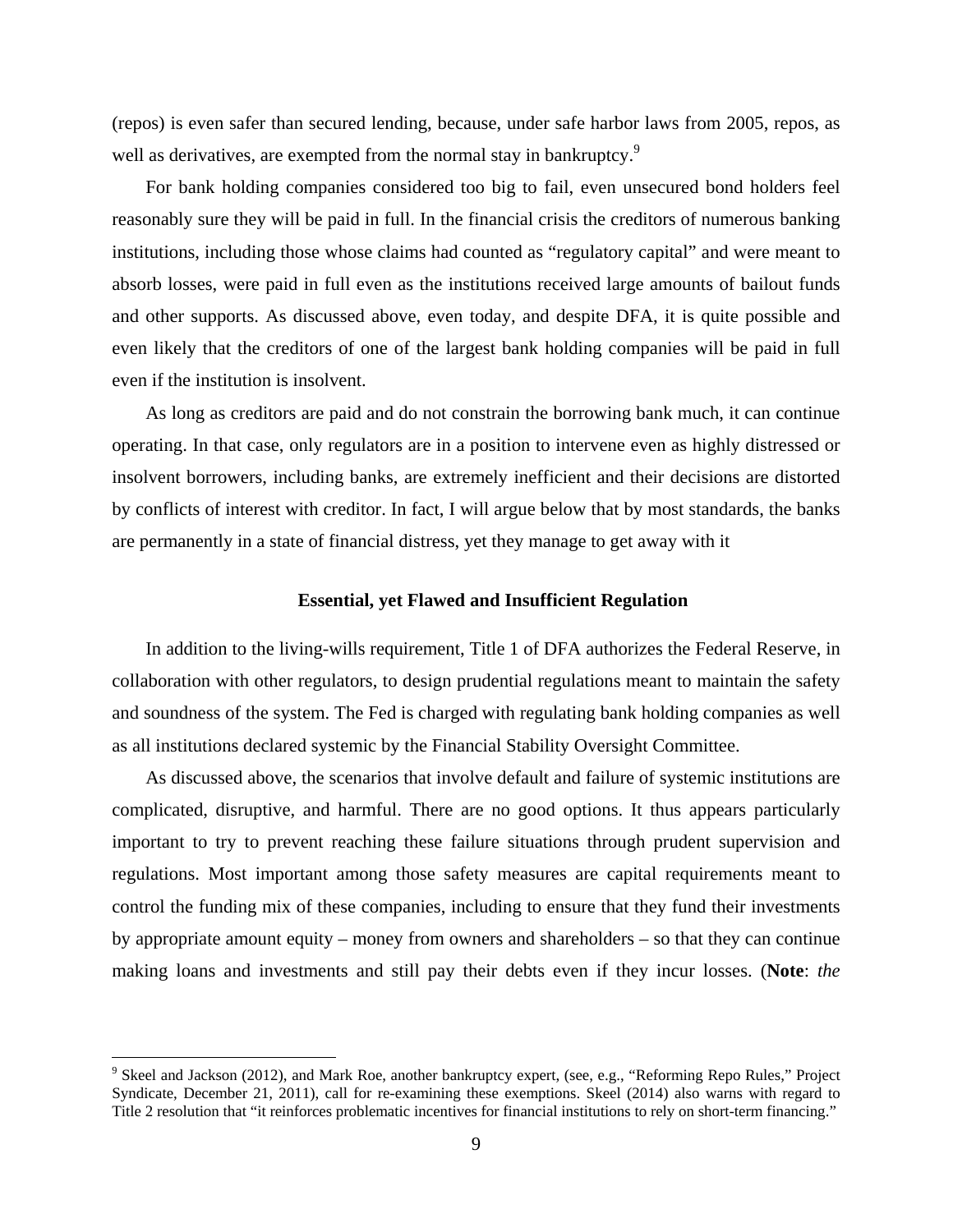*jargon that refers to capital as something banks "hold" or "set aside" is confusing, suggesting that capital represents idle funds like cash reserves that banks cannot use*, *which is false*. 10)

According to its financial statements, on December 31, 2007, the largest the bank holding company at the time, Citigroup, reported that its shareholder equity or net worth (the difference between its reported assets and liabilities) was 5.2% of its total assets. Citigroup's assets were valued at almost \$2.2 trillion. As Lawrence White from New York University Stern School notes, however, this information does not capture some important facts. He writes (White, 2014, p. 7, footnotes omitted): "Citigroup is best understood as a (roughly) \$1.2 trillion depository institution, on top of which was a (roughly) \$1 trillion holding company (including its nondepository subsidiaries). The holding company's net worth was smaller than the depository's net worth; in essence, if the net worth of the depository (i.e., the capital of the depository, which also counted as an asset for the holding company) was ignored, the holding company was insolvent."

 Citigroup proceeded to collapse at the end of 2008 and needed a series of bailouts and massive other supports. Remarkably, the government injected of \$25 billion of TARP funds into Citigroup on October, 8, 2008, and, even with the market value Citigroup stock falling below \$25 billion in November, the company was offered tens of billions in additional bailouts and hundreds of billions in cheap loans and guarantees from the Fed. (Citigroup, according to Arthur Wilmarth from George Washington University Law School is "a case study in managerial and regulatory failure."<sup>11</sup>)

Indeed, regulators often show forbearance and allow insolvent banks to persist and even hide their losses. Insolvent institutions are highly dysfunctional and harm the economy. They do not make new loans and may become reckless, gambling for survival or looting the institutions. Recklessness was pervasive in the Savings and Loan Crisis of the 1980, and the dysfunctionality of weak banks is evident in Europe in recent years. Yet, when banks are supported, their indebtedness is often maintained because the supports are given in the form of *more* loans.<sup>12</sup> Solvent corporations can in fact raise equity at *some* price, although their managers and

 $10$  On this insidious confusion, see Admati and Hellwig (2013a, Chapters 1 and 6), Admati et al (2013, Section 3.1), Claims 1 and 2 Admati and Hellwig (2014), which is attached to this testimony, and my Tedx Stanford talk http://www.youtube.com/watch?v=s I4vx7gHPQ&feature=youtu.be&a

<sup>&</sup>lt;sup>11</sup> See Wilmarth (2014). Bair (2012) and Barofsky (2012) include vivid descriptions of the bailouts.

<sup>&</sup>lt;sup>12</sup> Onaran (2011) argues that both Citigroup and Bank of America were insolvent or "zombies" even in 2010. Admati and Hellwig (2013a, Chapters 3, 4 and 11) emphasize the harm of allowing weak banks to persist.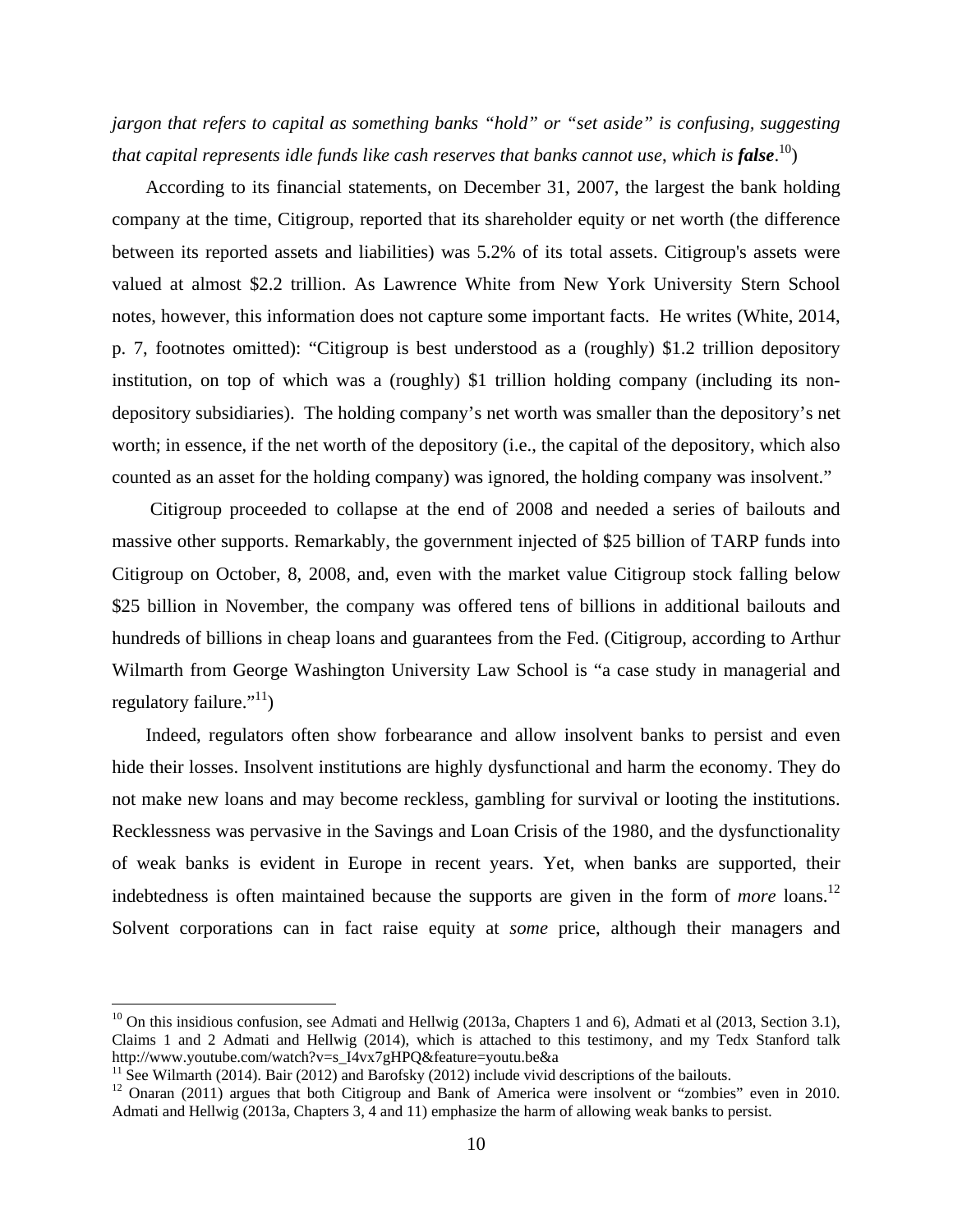shareholders are unlikely to do so voluntarily. Creditors or regulators can bring about reduction of indebtedness through covenants or regulation.<sup>13</sup>

A glaring failure of regulatory reform efforts across the globe (not just in the US, indeed, the situation is worse in Europe) is that, even as the largest global financial institutions have grown ever bigger, more complex, more connected and more dangerous, they continue to be allowed to operate with dangerously high levels of indebtedness and much too little equity, and to hide too much risk in opaque markets and off their balance sheets.

The minimal requirements agreed upon in Basel III allow equity to be as low as 3% of the total assets. Even with the harsher US requirements, 95% of the total assets of the largest bank holding companies can be funded with debt. Note that *this requirement would have been satisfied by Citigroup in December, 2007*. Capital regulations also rely on an enormously complex and manipulable system of risk weights that distorts banks' decisions and exacerbates the fragility of the system, among other things making business lending relatively unattractive.

Bankers and regulators claim that the new capital regulations are tough when in fact these reforms amount to a tweak and they have no valid justification. In the speeding analogy, the reforms are analogous to reducing the speed limit for loaded trucks from 90 miles per hour to 85 miles per hour in residential neighborhoods, with police unable to measure the actual speed. The claims made to justify the regulation or to fight higher equity requirements are fraught with flaws that range from false statements to misleading claims that divert the discussion. These statements are discussed in details in many of my writings, with colleagues, over the last four years; a small sample of which is attached to this testimony. $^{14}$ 

A key observation for understanding corporate funding decisions is that heavy borrowing creates strong conflicts of interest between borrowers and lenders and potentially distorts the investments and funding decisions made by borrowers once debt is in place. Overhanging debts create inefficiencies when borrowers – or managers in an indebted corporation acting in the interests of shareholders – make decisions in their own interest and do not take into account the impact of their actions on creditors or third parties. For example, borrowers may underinvest in worthy projects if they expect the returns to accrue in part to their creditors or they may make

 $13$  Admati et al (2014) discusses in detail how borrower-creditor conflicts affect funding decisions in highly indebted corporations, and the analysis is particularly applicable to banks.

<sup>&</sup>lt;sup>14</sup> See Admati (2014), Admati and Hellwig (2013a, 2014), and Admati et al (2013, 2014). Admati et al (2013) was first posted in August, 2010. These and additional references are available at http://bankersnewclothes.com/: and (for more academic writing) http://www.gsb.stanford.edu/news/research/admati.etal.html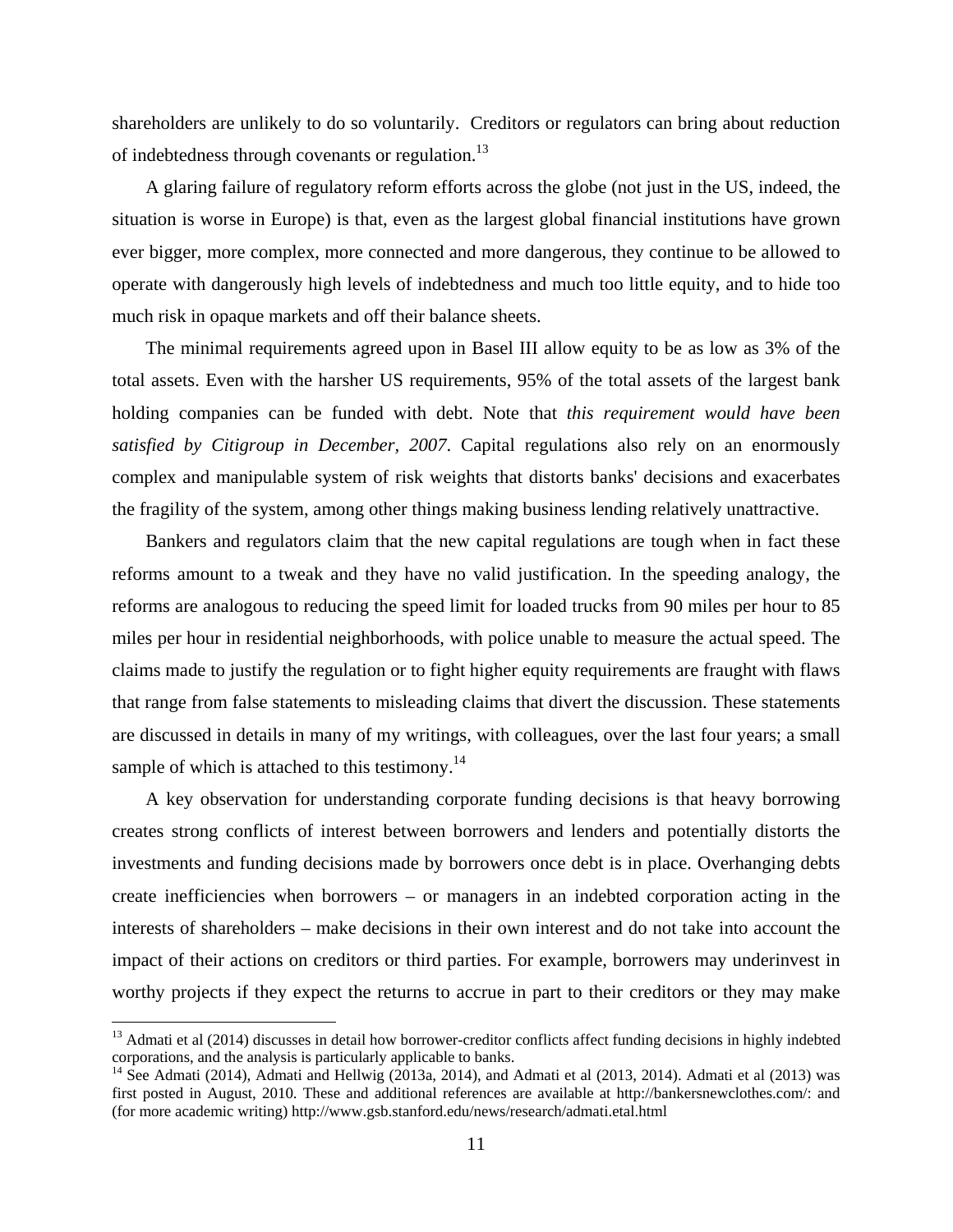excessively risky investments if they expect the downside of the risks to be borne by creditors, or by deposit insurance institutions and taxpayers.<sup>15</sup>

As a result of these distortions and other costs associated with distress or bankruptcy, heavy borrowing can actually reduce the total value of a firm (i.e. the sum of the values of all claims, including debt and equity). Borrower-creditor conflicts also create an "addiction" to debt on the part of heavy borrowers, biasing subsequent funding decisions towards more debt and away from equity that makes existing creditors safer.<sup>16</sup> As mentioned above, the conflicts are particularly intense when corporations are in a state of distress or insolvency, which for most corporations are rare but which in fact are considered normal in banking.

Without any regulation of their funding, and despite a (distortive) tax code that subsidizes borrowing and penalizes the use of equity, most corporations do not borrow heavily.<sup>17</sup> Even those who tend to use more debt, including private equity firms or Real Estate Investment Trusts, rarely have less than 30% equity in their funding mix. As discussed above, prudent creditors write restrictive covenants that constrain dividend payouts and other decisions by the borrower, and adjust the cost of borrowing to reflect anticipated legal costs and delays should the borrower go into bankruptcy, as well as the possibility that the borrower would take additional debt that might dilute their claims.

Banks, however, can persist in distress because they do not experience the "dark side of borrowing," including the increased costs and harsh terms that naturally prevent other corporations from heavy borrowing. Although they use a lot of debt, much of this debt comes with fewer strings attached than those other borrowers face (and, indeed, the terms the banks often place those to whom they lend). Deposit insurance and implicit guarantees lighten the burden of debt, allowing banks to continue to borrow and take risks without much effect on the terms of their debts. Supports and guarantees enable, encourage, and feed this addiction to debt.<sup>18</sup>

<sup>&</sup>lt;sup>15</sup> As discussed in Admati and Hellwig (2013a, Chapter 3), the effects of overhanging debt can be seen in the case of homeowners who would not invest in the house if its value is low relative to the mortgage, or who might take a second mortgage even as this may put the lender of their first mortgage at risk.

<sup>&</sup>lt;sup>16</sup> This phenomenon is explores in details in Admati et al (2014), which is highly relevant to understanding the rationale for leverage regulation. See also Admati et al (2013) and Admati (2014).

<sup>&</sup>lt;sup>17</sup> White (2014) provides some comparisons based on book value of equity. The comparisons of banks and nonbanks on the basis of market value are starker. The latter have on average  $60\%$  or more equity relative to total

 $18$  Some claim that debt disciplines managers. In banking, this idea is a myth, as discussed in Admati et al (2013, Section 5), Admati and Hellwig (2013b) and Admati and Hellwig (2014, Claim 22), attached.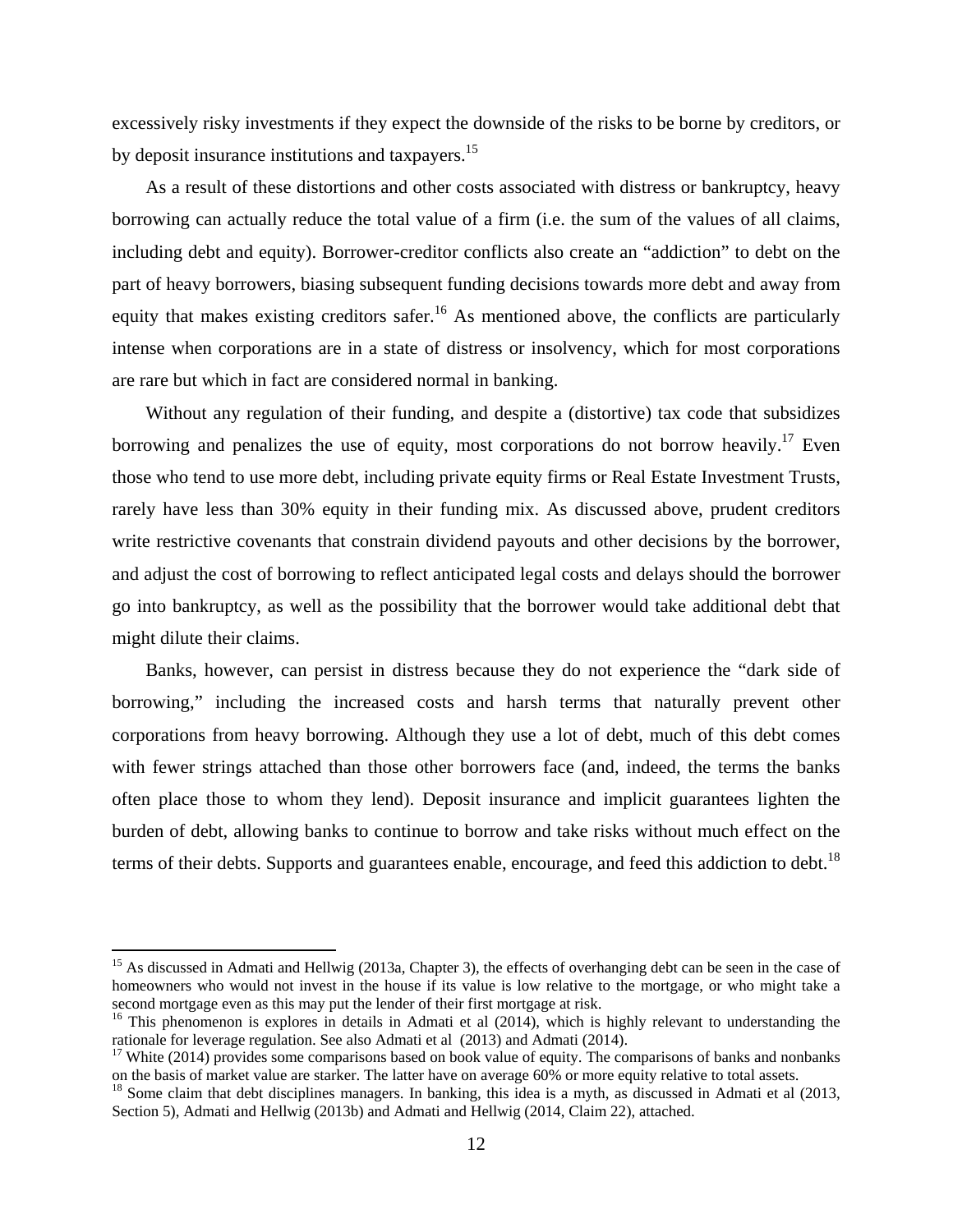Guarantees can also exacerbate the inefficiencies and distortions in banks' investment decisions. If you could use borrowed money in a casino, keep the winnings and continue to borrow when you lose, you would certainly love gambling even if the odds were significantly against you. Chapter 9 of Admati and Hellwig (2013a), whose text is attached to this testimony, provides an accessible explanation.

The fact that banks choose to rely so much on debt does not mean that their indebtedness levels are essential or efficient. These levels are the result of a failure of internal governance and a failure of normal credit markets to constrain the love of borrowing by banks and bankers. Compensation structures that reward return on equity (ROE), which are pervasive in banking, effectively pay bankers to gamble at the expense of creditors or taxpayers who are exposed to greater risks. Even shareholders may be exposed to risks for which they are not properly compensated.<sup>19</sup> Few benefit while the rest are harmed by this situation. When markets fail, effective laws and regulations must correct the distortions. Otherwise laissez faire can become crony capitalism.

The idea of finding ways for banks to fail, discussed above, is obviously meant to bring back market discipline into banking. However, given the collateral damage from the failure of one or more institutions, and the fact that disruptions and harm start even before an actual default, the primary focus should be on prevention. Much more can be done on this front. There is simply no justification for the current inefficient levels of indebtedness in banking. Reducing it will achieve major benefits for society at virtually no relevant costs.

The inefficiencies of heavy borrowing in banking also distort the provision of credit in the economy. Making loans is a critical contribution banks can make to the economy.<sup>20</sup> Heavily indebted banks, however, may make too few worthy (but relatively "boring") business loans that don't have much upside, while at the same time making too many risky loans, including credit card loans, which may lead others to borrow too much and suffer the consequences. The distortions create cycles of booms, busts and crises. Regulations based on risk weights exacerbate these distortions.

<sup>&</sup>lt;sup>19</sup> This is explained in detail in Chapter 8 of Admati and Hellwig (2013a) and in many other writings. See Claim 8 in Admati and Hellwig (2014), attached.

 $20$  Despite the emphasis often placed on banks as sources of credit for firms, lending is actually a small part of what the largest bank holding companies do (see Admati and Hellwig (2013a, Chapter 6). On the evolution of business of banking in the US, see Omarova (2013).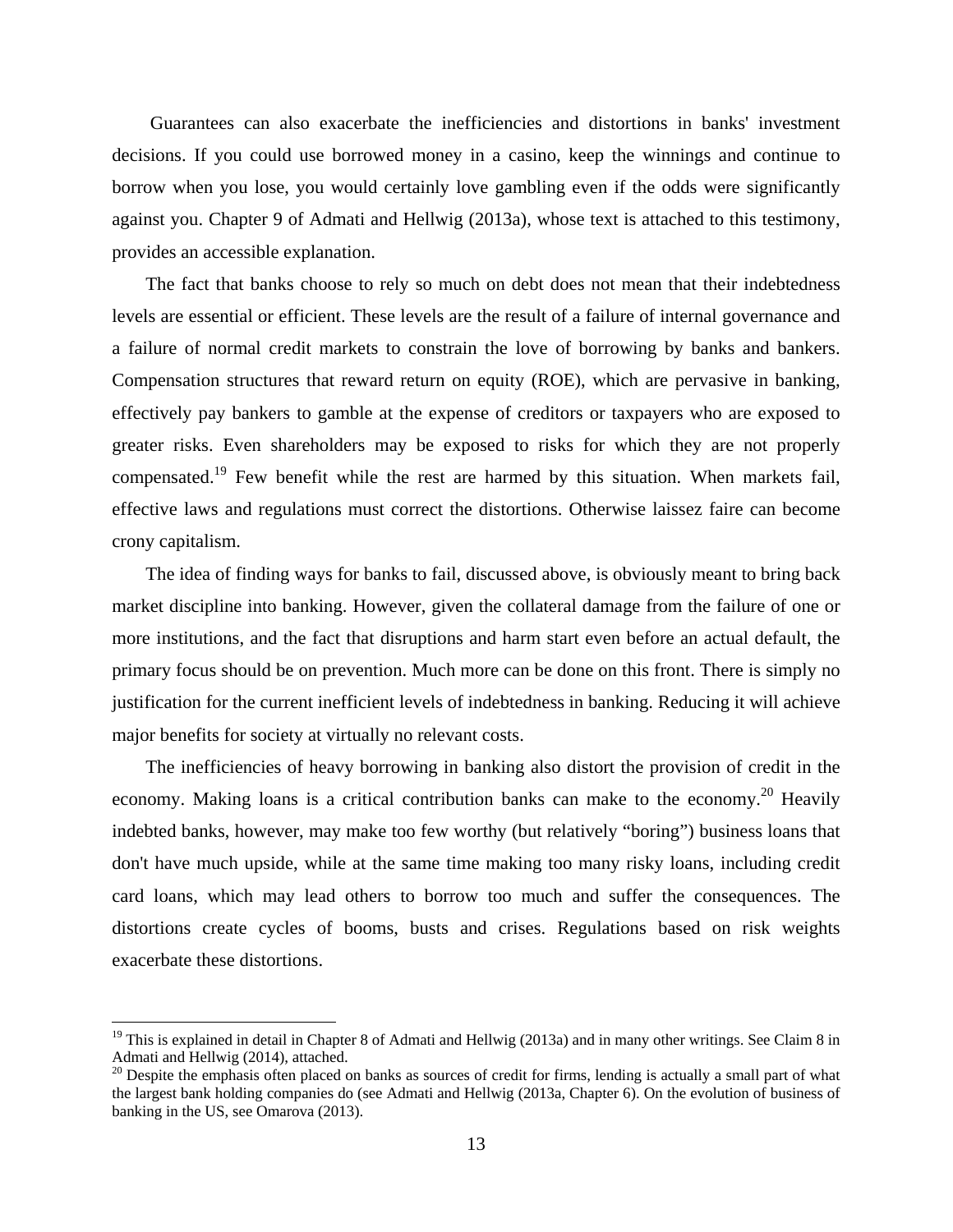It is possible and highly beneficial to transition to a system in which banks use significantly more equity, thus reducing the likelihood of costly failures or bailouts and at the same time permitting banks to invests more efficiently on behalf of all its investors, thus supporting the economy better and with fewer distortions.

Whereas many extoll the importance of increasing equity requirements, the status quo seems to be the benchmark against which changes are measured. This benchmark is entirely inappropriate. Banks are as fragile as they are only because those who make decisions in the banks benefit from the status quo and they have so far gotten away with maintaining it, even after the most recent crisis.

Requiring that banks use more equity is not a silver bullet, and much depends on the details of the regulations and its implementation and enforcement, but effective regulation of banks' indebtedness can make other, more costly, regulations less important or necessary.<sup>21</sup> Liquidity breakdowns are less likely if banks can trust each other to be solvent, and the liquidity offered by deposits and other short term debt by banks would only be enhanced if banks have more equity.<sup>22</sup>

Existing laws still allow regulators to revise capital regulation. Title 1, specifically in the context of the living wills requirements, allows significant increases in equity requirements for institutions deemed systemic, if regulators admit that bankruptcy is not a viable option.

#### **Comments on Measuring the Value of the Implicit Subsidies**

As discussed at the start of this document, it is very difficult to measure the value of the implicit subsidy associated with guarantees. Because there are no markets for these guarantees, assumptions must be made about the underlying forces and the data being used. One can also try to focus on the cost to taxpayers or in terms of benefits to banking institutions who receive the subsidies. In fact, these two need not be the same because of the collateral impact of the banks' choices of investment and funding, and especially of their distress and failure scenarios.

In assessing the costs to taxpayers, it is important to realize that expenses for supporting financial institutions in a systemic crisis occur at the every moment when the macro-economy is doing poorly, the country's fiscal situation is very tight and money is sorely needed in many

 $21$  In Chapter 11 of Admati and Hellwig (2013a) we outline briefly how better regulation can be designed and how to transition to a better system.

 $^{22}$  These issues are discussed in detail in Admati and Hellwig (2013a, Chapter 10).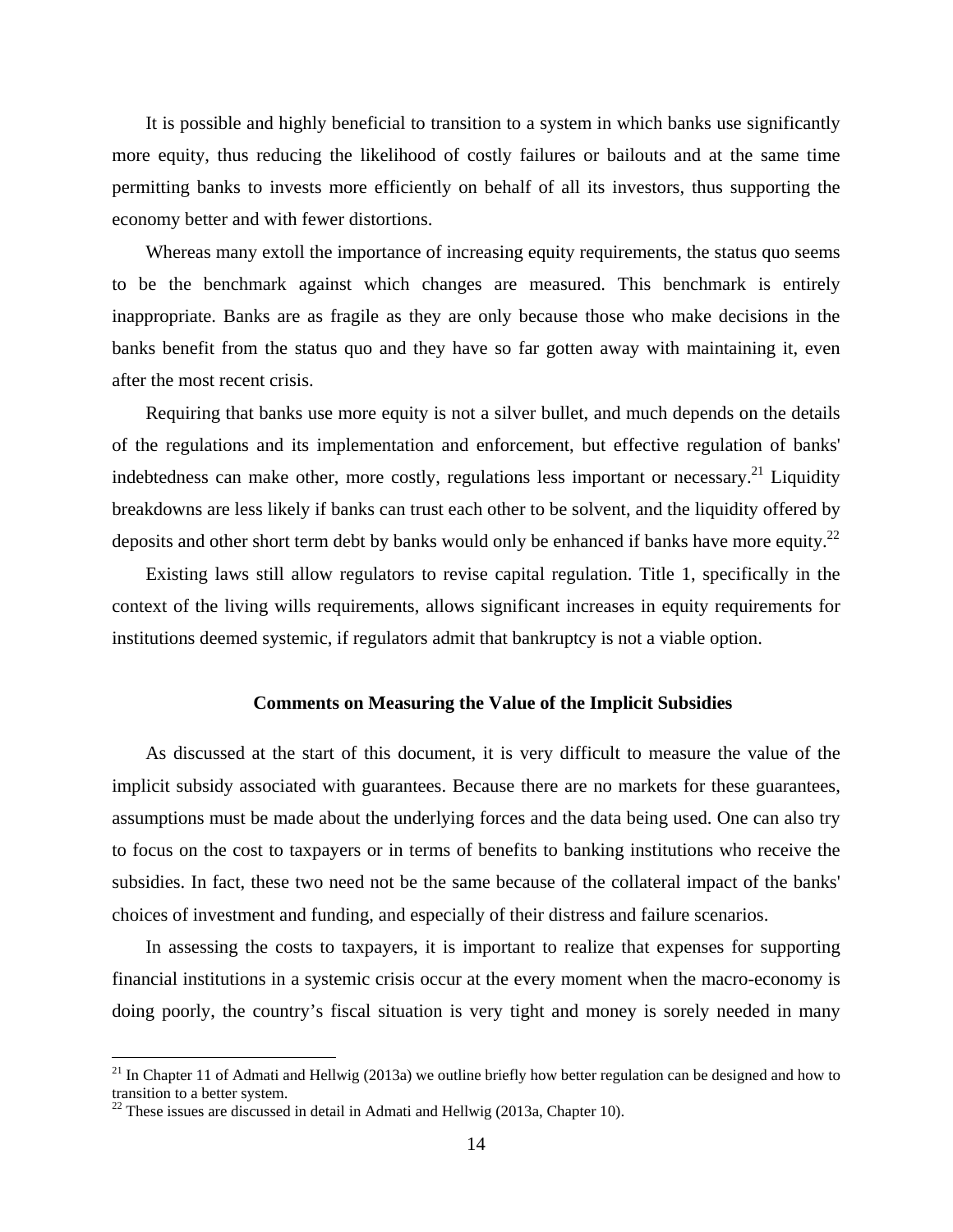places.23 Similarly, in assessing the benefits to banks, it is important to realize that government guarantees are most useful in times of crisis, when private protection schemes are breaking down and the very survival of the institution is at stake. As discussed above, banks' decisions about lending and investments are most distorted at that time, and bailouts that do not reduce indebtedness and thus do not alleviate banks' distress may keep banks going but be unhelpful to the rest of the economy. (Ineffective banking regulations have caused much harm in Europe in recent years; many problems can be traced to a weak and bloated banking system and the politics of banking.)

With these caveats, I will make a few observations about attempts to estimate the size of the subsidy, but I do not wish to focus on this technical issue. As I will argue below, the size of the subsidy does not actually matter much to the policy recommendation.

- 1. There is compelling evidence that the government provided a sector-wide collective bailout guarantees to the financial sector in  $2007-2009$ <sup>24</sup>
- 2. The value of the subsidy, if thought of as the amount the banks would have to pay to receive perpetual (even partial) insurance for their debts in the private markets, is sensitive to many variables and can change dramatically over time depending on the level of uncertainty, the state of the local and global economy, and various fragilities in the financial system. The value is highest when uncertainty is large and when the economy and/or the financial sector are weak, and especially in a crisis. Boom times, however, when the value of the subsidy might be thought low, can quickly turn to bust. For example, uncertainty indicators were low in 2006 and through summer 2007 only to explode in late 2008 and 2009.)
- 3. When focusing on the funding costs of the institutions, particularly their borrowing costs, the relevant thought experiment in trying to assess the value of the implicit subsidies to the institutions who receive them from an ex ante perspective, i.e., when institutions fund their investments in light of the expectations of support, is to consider how institutions would have fared in the hypothetical scenario in which they tried to raise funding, such as unsecured,

 $23$  For example, in the Swedish crisis of 1992–1994, government support for the banks necessitated cutbacks in other government spending, which greatly contributed to the sharp economic recession. Citizens in Ireland and Iceland are still suffering

 $24$  In one example, Kelly, et al (2014) document the fact that during the recent financial crisis, (out-of-the-money) index put options that provide protection against large drops in the value of the entire financial sector were surprisingly cheap compared to the individual options of the financial institutions that are part of this index. This finding is consistent with the notion that the government will not tolerate large equity losses for the financial sector as a whole. As a result, the market underprices the cost of insurance against these sector-wide losses for financials.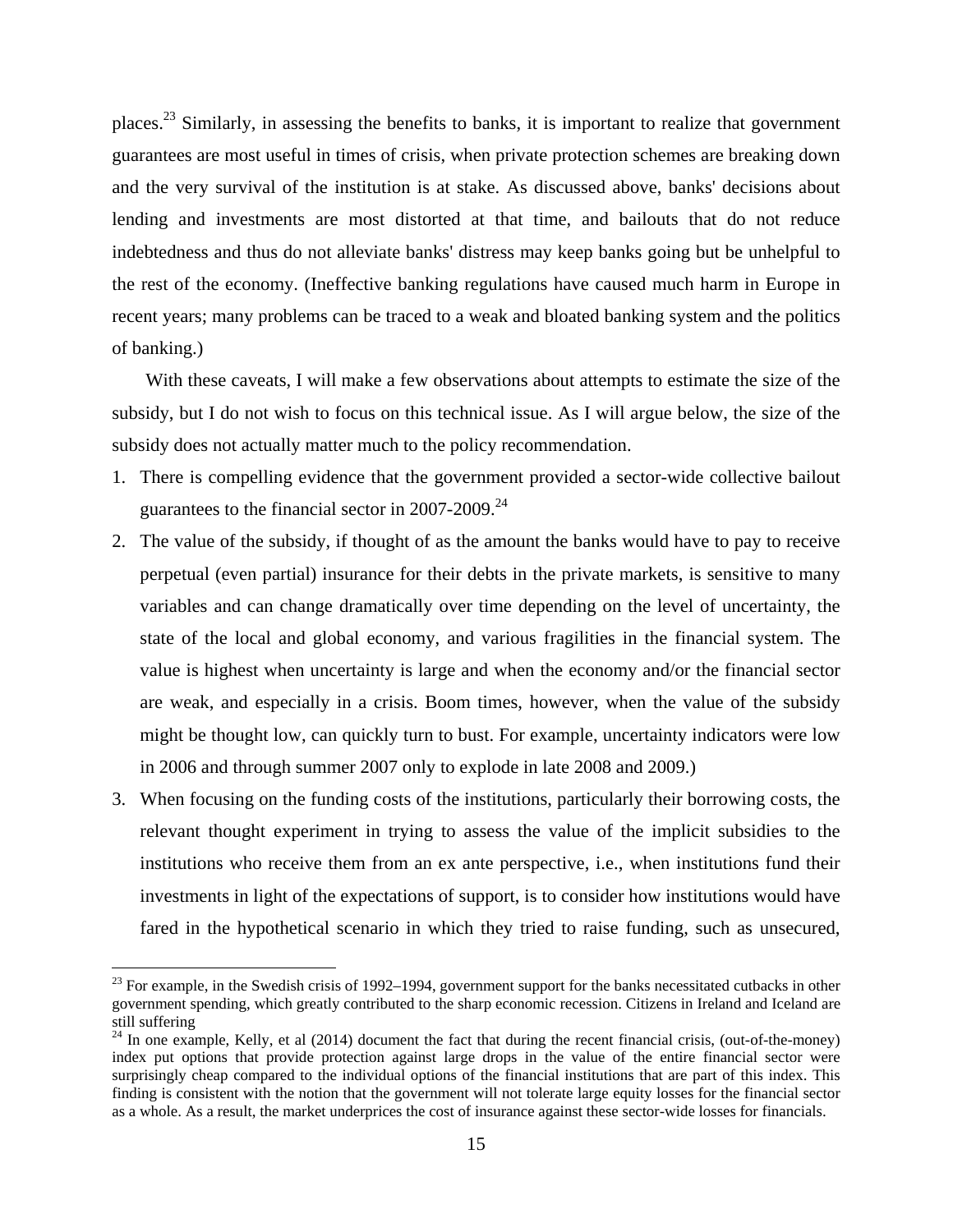junior debt, *without any chance of a guarantee,* and specifically in a world in which the full costs of any failure, including bankruptcy costs and the distortions of distress and insolvency, would fall on shareholders and creditors. This counterfactual scenario cannot be observed, thus comparison requires many assumptions. One approach is to use credit ratings uplifts. The approach makes sense if the uplifts actually capture the true distinctions in the context of an individual institution and specific bond issuance.

- 4. None of the approaches takes into account the extreme opacity of the large banking institutions' and the difficulty in assessing their risks, including those lurking off their balance sheets and in derivatives markets.<sup>25</sup> Many banks use derivatives to get certain risks off their balance sheets. But then the counterparties on these derivatives might fail. If the counterparties have many parallel positions, as was the case when AIG wrote credit default swaps for \$500 billion on mortgage-backed securities, CDOs, and the like, the risk that the counterparty might fail is correlated with the underlying risk, i.e. the attempt to hedge risks through derivatives may end up being ineffective. In the case of AIG, fear of systemic fallout from such a failure was a major reason for the bailout.
- 5. Correlations of risks, i.e., the risk that the same event affects multiple institutions, are notoriously difficult to measure. This is especially true of the correlations among the risks against which derivative contracts are written and the default risks on these contracts. If these correlations are improperly measured, however, credit ratings and credit ratings uplifts are unlikely to be reliable. If these correlations are neglected, as has been the case in the past (for example the possibility that housing price declines will affect numerous mortgages at the same time), the estimates of the total risk in banks' assets are likely to be too low, and so are all estimated of the value of government guarantees protecting against such risks.
- 6. In this context, it is also important to appreciate the role played by government guarantees for counterparties of banking institutions. In a financial system with a complex network of interinstitution contracts, the individual institution benefits not only from government guarantees protecting its own creditors but also from government guarantees protecting the counterparties of those in which it invested. For example, the AIG bailout benefited many counterparties of AIG, not the least of these being the many banks that had purchased credit

<sup>&</sup>lt;sup>25</sup> On the poor disclosures of the banks and investors' inability to assess their risk, see for example Jesse Eisinger and Frank Partnoy, "What's Inside America's Banks," *The Atlantic*, January 2, 2013.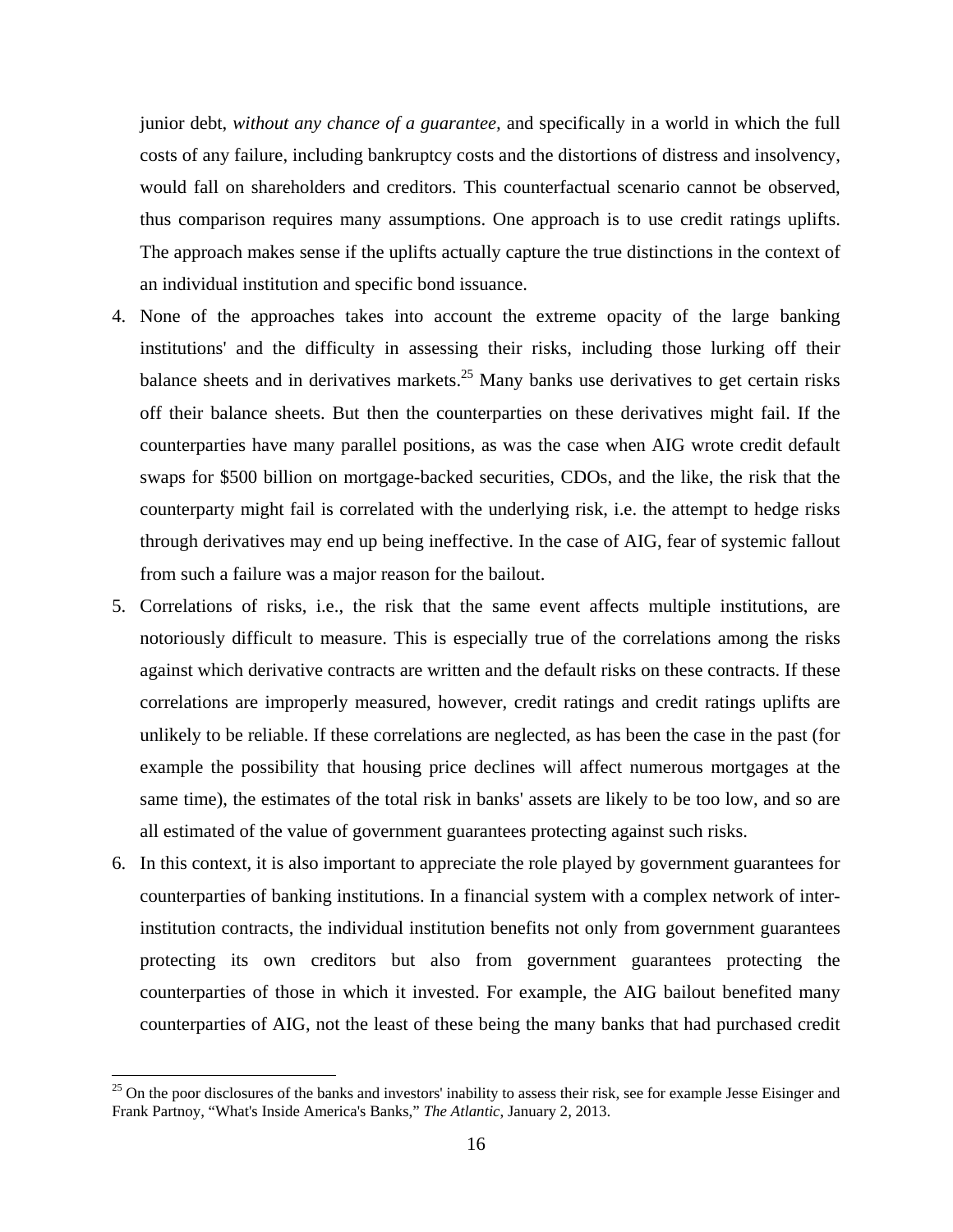insurance from AIG. The benefit of such protection for AIG to, say, Goldman Sachs, however, cannot be assessed merely by looking at data for Goldman Sachs and relating the interest Goldman Sachs must pay to the risks they are taking. The embeddedness of their activities in a system to which the government provides comprehensive support can hardly be gathered from data about individual institutions.

- 7. Even a resolution process such as under Title 2 of DFA may offer guarantees to some of the institutions' debt in order to avoid disruptions or runs, which would transfer some downside risk to the government at least temporarily.<sup>26</sup>
- 8. Being able to borrow at below-market rates relative to the risk taken with the investments provides a subsidy that affects the institutions' stock price and can favorably affect the terms at which the institution can raise equity. When an insolvent institution is given supports and does not fail, its shareholders are not wiped out. Other things equal, therefore, a systemic institution's stock price is higher in reality than in the hypothetical without support. Indeed, raising equity has been surprisingly cheap for the largest US banks over the past four decades, but expensive for the smallest banks, because large bank stocks are priced under the assumption that they are relative safe while the stocks of small banks are not, despite the fact that large banks tend to be more heavily indebted.<sup>27</sup> The fact that guarantee become an asset, and the fact that commonly used assumptions about the risks banks are subject to may well be inappropriate, may lead the value of the subsidies in some studies to be under-estimated.<sup>28</sup>
- 9. Comparisons between the interest charged on debt of large and small banks may not be informative because the large banks may well have significant risks that are harder to assess due to their more opaque disclosures. As mentioned earlier, this applies particularly to banks heavily involved in derivatives trading. The larger banks also tend to have more complex structures, more lines of business, and more off-balance sheet exposures than small banks. These factors would affect funding costs in the hypothetical scenario without support and

 $26$  DFA directs the FDIC to cover any shortfall by charging the surviving institutions, but doing so might be difficult if they too are experiencing losses.

 $27$  Gandhi and Lustig (2014) find that over the past four decades the stock returns realized on the largest US commercial banks, after adjusting for risk differences, are abnormally low compared to the stock returns on the smallest US commercial banks. These differences are large (around 6% per year). The authors also provide evidence that large bank stocks are significantly less exposed to losses during recessions and financial crises, even though these large banks are typically much more heavily indebted. These findings are consistent with the notion that government guarantees are perceived by investors to protect shareholders in large banks, but not in small banks, in financial disasters.

<sup>&</sup>lt;sup>28</sup> See, for example, Stefan Nagel, "Too Big to Fail is Bigger than You Think," Bloomberg, March 2, 2014.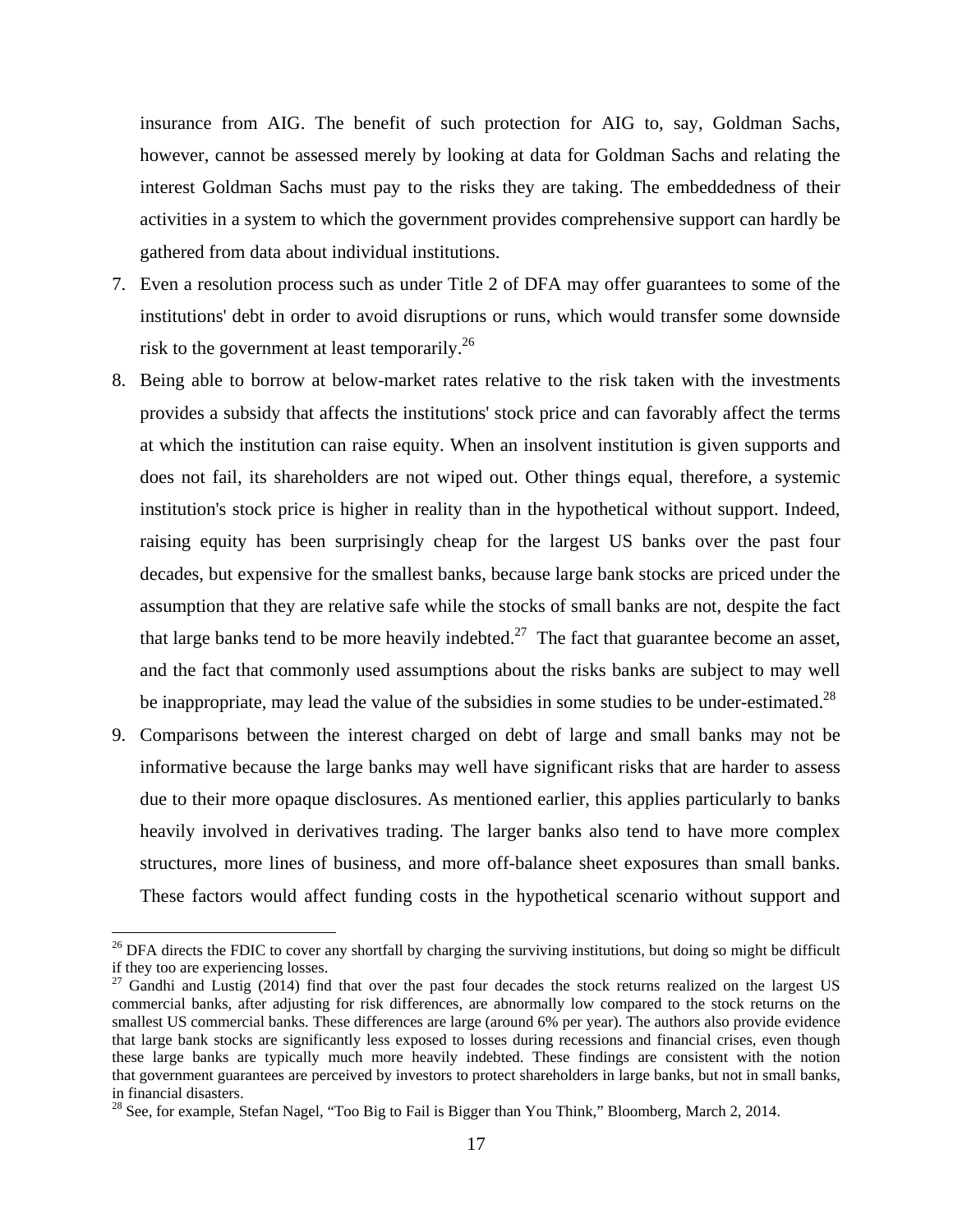thus the comparison between large and small banks, and they might not be sufficiently observable to correct for. Similar considerations apply to comparisons of large banks with other large corporations, whose disclosures, and business models are often simpler and less opaque.

The challenges in measuring how the banking industry as a whole, and especially the largest institutions, benefit from the possibility of future support do not change my bottom line, that the subsidy is perverse and insidious, rewarding and encouraging recklessness and excessive use of debt which endangers the public while allowing banks to make investments of many kinds to maximize their own profits that may not always benefit society.

Because the public pays for any subsidy, and the result of implicit supports is a dangerous and distorted system, these subsidies are, on net, enormously costly for society. Even if banks were to pay in full for the guarantees, at least collectively – similar to how deposit insurance works – the impact of the implicit support is harmful and distortive. The same institutions whose failure would cause significant collateral damage – individually and when they fail at the same time – have incentives to borrow too much, take too much risk, and become more highly interconnected, so as to increase the likelihood of government support. In responding to these incentives, they can put us at yet more harm, unless these incentives are countered effectively by regulations.29

Among the perverse consequences of implicit guarantees is that they encourage and enable the largest institutions to grow even to inefficiently large sizes. There is no valid evidence of true scale economies for banks as they grow to trillions in assets. Such sizes are unseen in the rest of the economy.<sup>30</sup> Indeed, the problem of "empire building" by managers to benefit themselves appears particularly severe in banking.<sup>31</sup> The largest institutions seem to suffer from serious

 $29$  See, for example, Brandao et al (2013) for evidence on excessive risk taking as a result of expectations and support. Section 5 in Admati et al (2014) which discusses the why the leverage ratchet effect (addiction to borrowing by heavy borrowers) is particularly relevant in banking and exacerbated by guarantees, and this effect exacerbates other distortions. Admati and Hellwig (2013a, Chapter 9) provide additional references. See also Anat

Admati, "Bank Immensity Undermines Responsibility," *New York Times* Room for Debate, May 16, 2014.<br><sup>30</sup> Davis and Tracey (2014) use estimates of the subsidies based on credit rating uplifts and argue that, once the effect

 $^{31}$  For example, Mayo (2011) describes excessive growth that appears inefficient, for example in Citigroup. A recent book (Fraser, 2014) describes the recklessness of the Royal Bank of Scotland and its CEO, which led to its spectacular failure and bailout by UK taxpayers.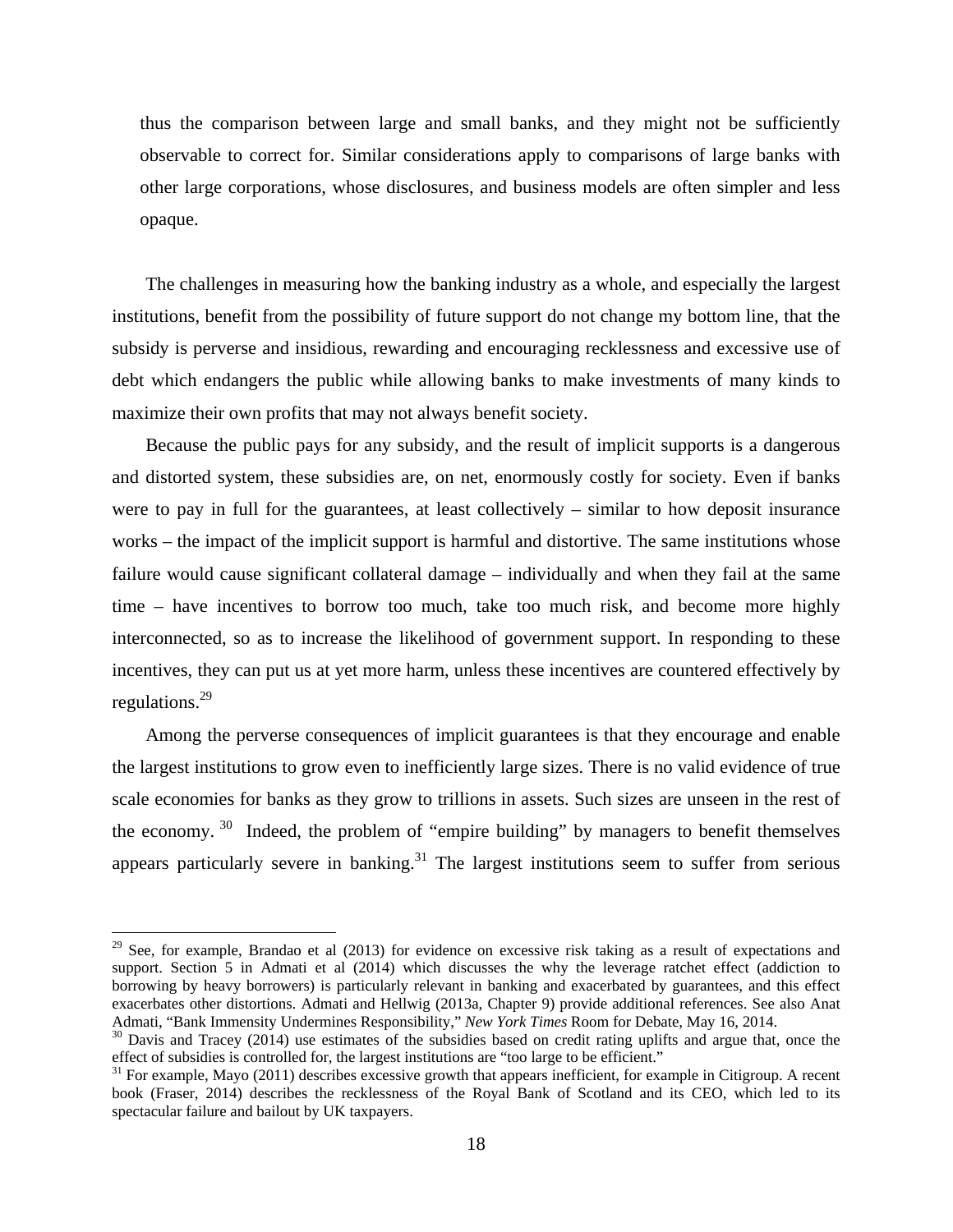governance and control problems, as evidenced by repeated scandals and fines.<sup>32</sup> However, because the status of being too big to fail confers significant benefits and better access to funding, the largest institutions are unlikely to shrink naturally (as conglomerates often do).

These perverse effects undermine any notion of market discipline and they breed recklessness, even lawlessness, on the part of those within the largest institutions who benefit the most from the guarantees and subsidies, whose compensation reward gambling, and who rarely pay a personal price when charges for wrongdoings, including crimes, are settled by authorities or when excessive risks that harm the public, and even the shareholders of the corporations, are taken. Both corporate governance and regulations appear to fail. It is essential to take steps to counter these perverse incentives of the implicit subsidies and reduce their impact.

Fortunately, there is a straightforward and cost-effective way to do just that while reaping other critical benefits; that is to reduce banks' excessive use of debt and requiring significantly more equity than banks are currently required to have.<sup>33</sup> There is no reason for banks to live so dangerously. Importantly, *aside from possibly losing subsidies associated with borrowing, the overall funding costs of banks would not increase if they use more equity and less debt*. 34 Since subsidies come from public funds, reducing them does not represent a social cost.

Encouraging and subsidizing banks to fund themselves with as much debt as is currently allowed (up to 95% for the large bank holding companies) as perverse as encouraging and subsidizing reckless speed for trucks or rewarding the captains of large oil tankers to go ever closer to the coast. More equity would force banks to stand more on their own when they take risk, rather than shift some of the risk and cost of bearing it to others. Shareholders who benefit from the upside, and not creditors or taxpayers, should be the ones to bear the downside.

Whatever else is done to reform the financial system so it works better for the rest of the economy, bringing banks' indebtedness to more reasonable levels appears enormously costbeneficial. With the perverse incentives banks have, and their ability to get away with harmful actions, many of the problems will not be corrected by markets. Making the system safer

 $32$  For example, the report by the Senate Committee on Investigation chaired by Senator Carl Levin on "London" Whale" scandal, entitled "JPMorgan Chase Whale Trades: A Case History Of Derivatives Risks and Abuses," reveals serious control problems in our largest banks. Suspicion of fraud and other evasion of laws and regulations appear routinely in the press.

Additional benefits are outlined in Admati et al (2013, Section 2) and Admati (2014).

<sup>&</sup>lt;sup>34</sup> This is explained in details in Admati et al (2013, see especially Section 4); see Chapter 9 of Admati and Hellwig (2013a) Claim 11 in Admati and Hellwig (2014), both in attached documents. Taxes are public funds, and the tax impact of higher equity requirements can easily be neutralized, as explained in Admati et al, (2013, Section 4.1).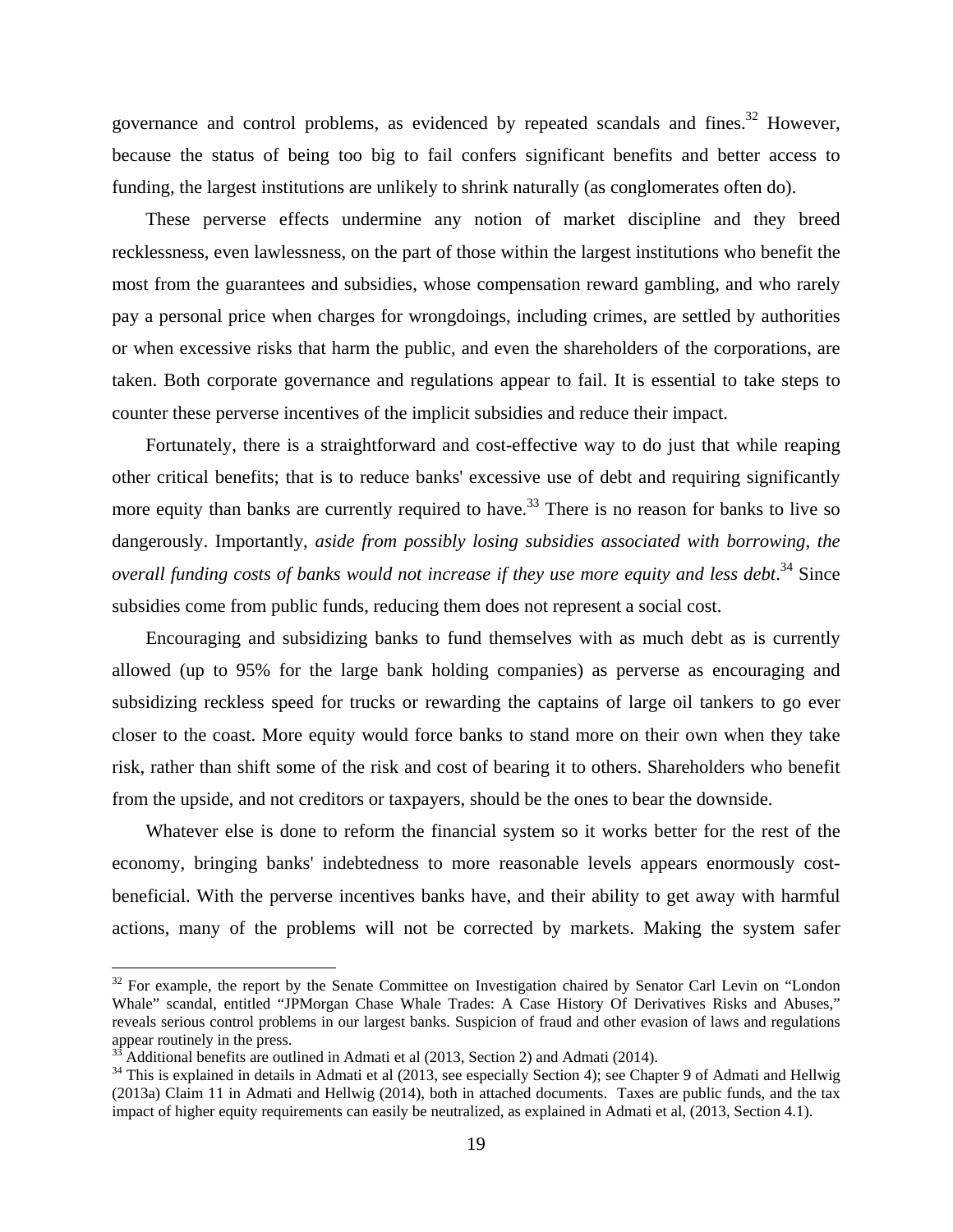requires focused and effectively enforced regulation. If the size of individual banks, or of the banking industry, shrinks as a result, the resulting size would likely be more appropriate. The size and structure of firms and industries should be determined by undistorted markets, but the markets we have are entirely distorted. Bloated and inefficient, the financial industry may be able to attract talented workforce that may be more productive elsewhere in the economy. This system works for few and harms all the rest. When regulations fail to correct such distortions and harm, the public pays the price. Because the issues are misunderstood and the harm from excessive risk in finance, unlike that from exploding trucks, is abstract, the public may not fully realize the situation, particularly with the extent of lobbying by the industry.

## **Summary: If not Now, When?35**

In March, 2013, the Senate voted unanimously to approve an amendment proposed by Senators Brown and Vitter to eliminate the too-big-to-fail subsidies. As discussed above, among the many benefits of forcing the large banks to use more equity and less debt is that any subsidy they benefit from is immediately reduced. This benefit is obtained without having to break up the banks, and is realized in addition to all the other benefits of preventing their failure and reducing the distortions in their lending.

The focus on making the failure option palatable is as misguided as a focus on preparing ambulances for a possible explosion while police allows loaded trucks to drive at 95 miles an hour in residential neighborhoods. Whoever pays for the ambulances, explosions harm innocent people. Requiring that banks fund themselves so that those who benefit from the upside of risk bear more of its downside brings about more safety and corrects distortions.

In the exchange on July 15, 2014 between Senator Warren and Chair Yellen referred to earlier, Senator Warren pointed out that under Title 1 of DFA, the Fed has authority to break up the largest bank holding companies if it finds that bankruptcy is not a viable option if they fail. The Fed certainly has authority to ban dividends and other payouts to shareholders until banks are better prepared to absorb losses from risks they take without failing or becoming distressed.

 $35$  This is the title of Chapter 11 in Admati and Hellwig (2013a), whose epigraph is "time has a trick of getting rotten before it gets ripe." For an excerpt, see Anat Admati and Martin Hellwig, "Must Financial Reform Await Another Crisis?" Bloomberg View, February 6, 2013.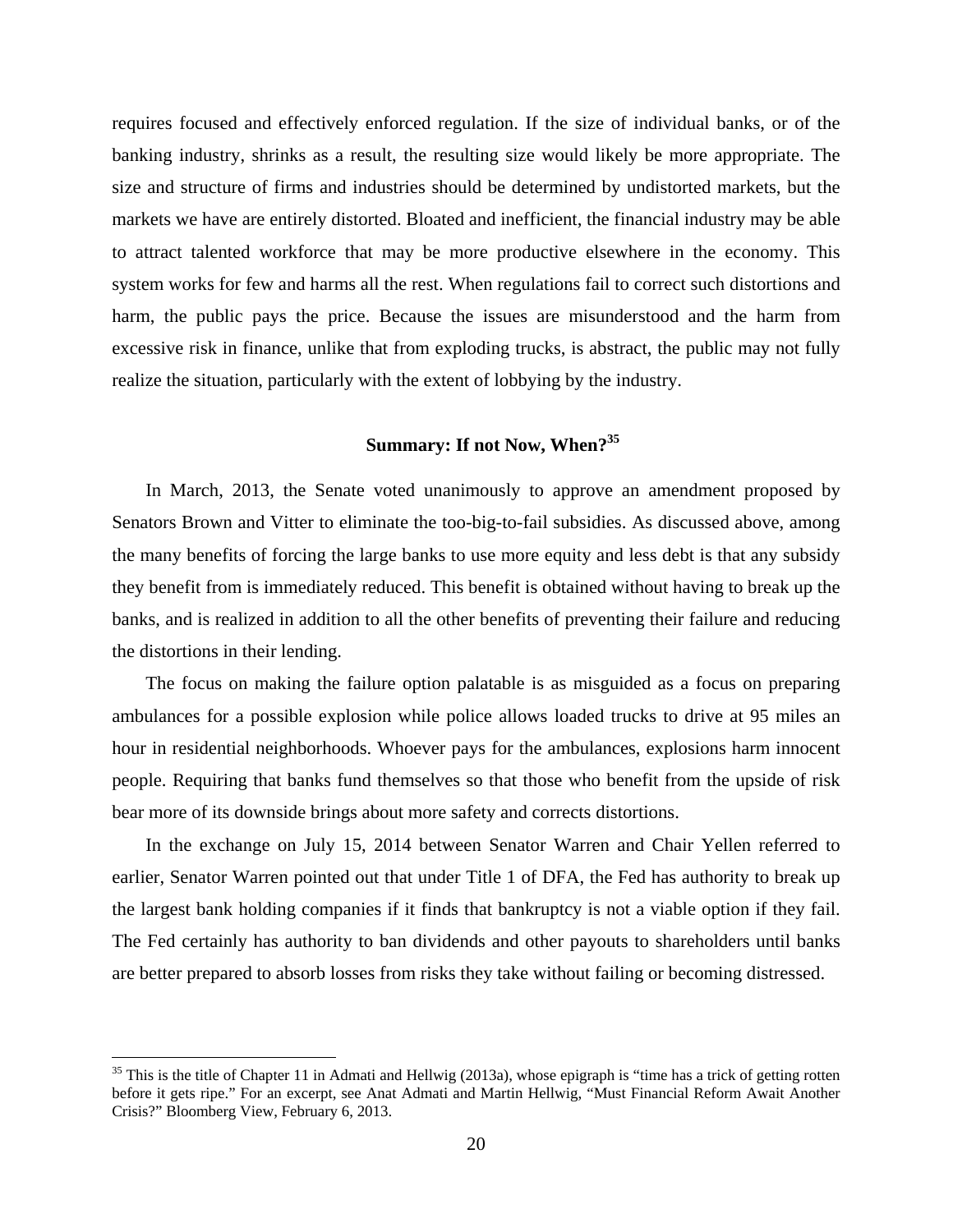As it goes through the "iterative process" of the living wills, and while it is not ready to assert that the failure of the largest bank holding companies will not harm the economy, the Fed must act prudently and protect the public. Corporations routinely retain their profits to fund investments, and banks should do the same. Retained profits would enable banks to make more worthy loans, and may increase their incentives to actually make them. The profits from any investments belong to shareholders as long as debt is paid.<sup>36</sup>

Not only do banks have access to their own profits to become more resilient, they can sell shares to investors at appropriate prices. Other companies may be forced by debt covenants or prohibitive borrowing costs to raise equity when they are distressed. For banks, action must come from regulators. Banks unable to raise equity at any price fail a basic market "stress tests" and might be too opaque or not viable without subsidies. Such banks are unhealthy and must be dealt with promptly.

The Fed justifies allowing banks to make payouts to their shareholders on the basis of "stress tests." This methodology uses models to predict regulatory capital levels that mean little in actual distress and especially in a crisis. The models are incapable of predicting the withinsystem dynamics that might follow adverse scenarios because the Fed does not have sufficient information on the many layers of interconnectedness that go beyond single counterparty exposures. Trusting models that should not be trusted has contributed to the causes of the financial crisis. The lesson from the failures of these models must be learned, particularly when there is no scarcity of equity just for banks, and no justification for allowing them to live as dangerously as they do. $37$ 

If banks deny that they benefit from implicit subsidies, moreover, they cannot at the same time complain that their funding costs would increase significantly if they must use more equity.<sup>38</sup> The fact that banks are anxious to make payouts to their shareholders rather than use their profits for making worthy loans, even at their very low equity levels, calls into question their motives and exposes the disconnect between claims that higher equity requirements would prevent lending and making payout to shareholders instead of using the funds to make loans.

<sup>&</sup>lt;sup>36</sup> Warren Buffett's company Berkshire Hathaway, for example, rarely makes payouts to its shareholders, continuing to invest on their behalf and retained earnings are considered first in the "pecking order" of funding. See Admati et al (2014), for example.<br> $37$  See Claims 13-14 in Admati and Hellwig (2014), attached, for a brief discussion.

 $38$  In that case, the only private cost is that banks might have to pay more corporate taxes, but, as explained in Admati et al (2013, Section 4.1), this is not a social cost, and the effect can anyway be neutralized.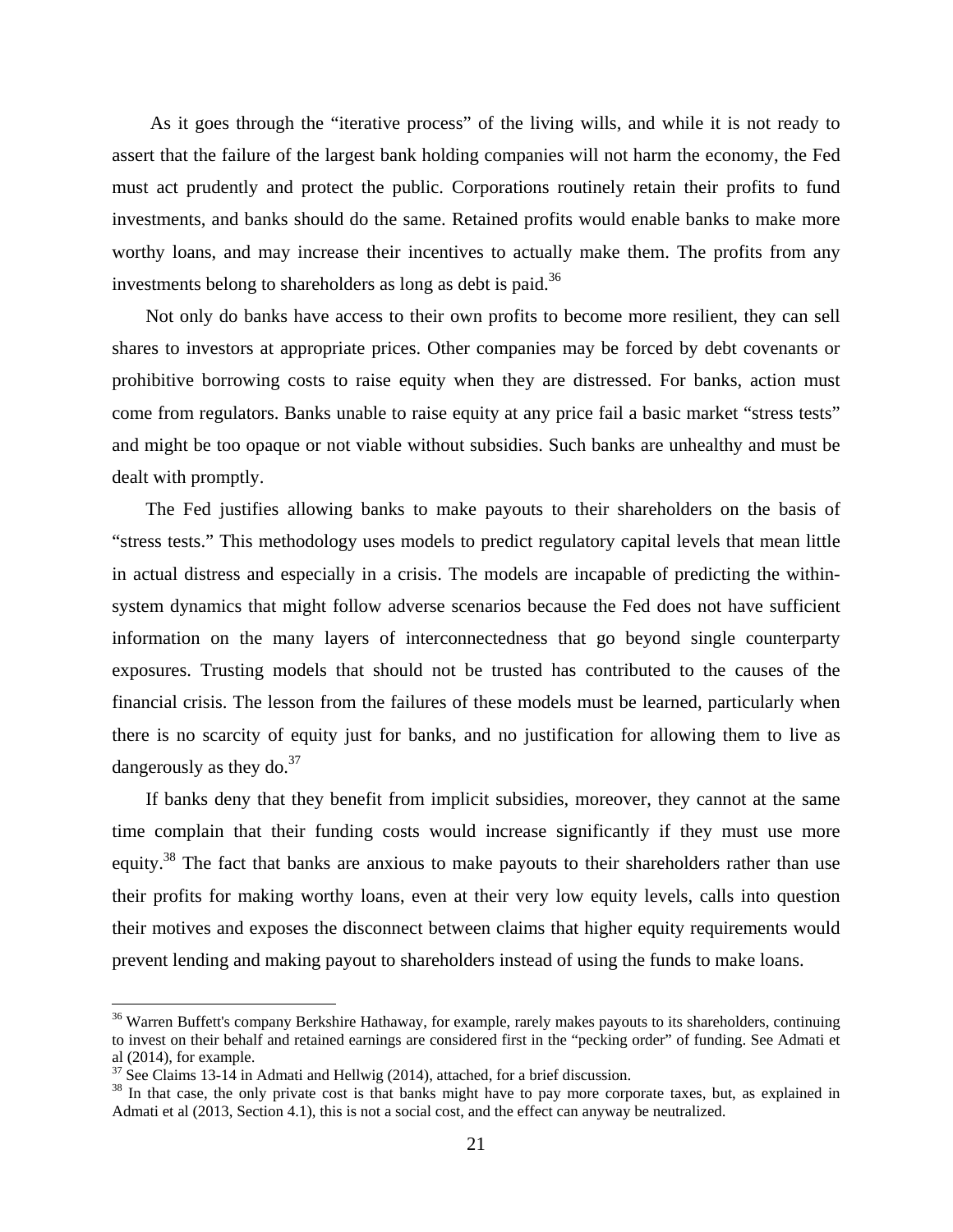It is baffling that the Fed finds it appropriate, before it can assert that the largest bank holding companies would not harm the economy if they fail, to allow these institutions to make payouts to shareholders that deplete their most reliable loss-absorbing capacity, namely their equity.39 A significant increase in equity requirements must be considered the most cost-effective way to make it less likely that we face difficult choices when institutions become weak, as well as to reduce the fragility of the system and many distortions. The Fed has the responsibility and the ability to protect the public, yet as a regulator, it has failed the public. On behalf of the public, I hope you will take my comments into consideration and implore it to do better.<sup>40</sup>

## References<sup>41</sup>

- 1) Admati, Anat R. (2014), "The Compelling Case for Stronger and More Effective Leverage Regulation in Banking," *Journal of Legal Studies*, forthcoming.
- 2) Admati, Anat R., Peter M., DeMarzo, Martin F. Hellwig and Paul Pfleiderer (2013), "Fallacies, Irrelevant Facts, and Myths in the Discussion of Capital Regulation: Why Bank Equity is Not Socially Expensive," Working paper.
- 3) Admati, Anat R., Peter M., DeMarzo, Martin F. Hellwig and Paul Pfleiderer (2014), "The Leverage Ratchet Effect," Working paper.
- 4) Admati, Anat R., and Martin F. Hellwig (2013a), *The Bankers' New Clothes: What's Wrong with Banking and What to Do about It*, Princeton University Press. (Excerpts and links available at http://bankersnewclothes.com/ )
- 5) Admati, Anat R., and Martin F. Hellwig (2013b), "Does Debt Discipline Bankers? An Academic Myth about Bank Indebtedness," Working paper (based on a chapter omitted from Admati and Hellwig (2013a).

<sup>&</sup>lt;sup>39</sup> I have written many commentaries on this issue, see Anat Admati, "Dividends Can Wait Until the Banks are Stronger," *Financial Times*, January 19, 2011, "Only Recapitalized Banks Should Pay Dividends," a letter signed by 16 academics, *Financial Times*, February 15, 2011, Anat Admati, "Fed Runs Scared with Boost to Bank Dividends," Bloomberg View, February 24, 2011, and "Why the Bank Dividends are a Bad Idea," Reuters, March 14, 2012. Admati and Hellwig (2011, Chapter 11) provide a more detailed explanation.

<sup>&</sup>lt;sup>40</sup> Other claims are made in response to such recommendations, such as concerns about the so-called shadow banking systesm or about the competitiveness of our banks. These concerns are invalid excuses, as explained in Admati and Hellwig (2013a, Chapters 12 and 13) and Claims 26-28 in Admati and Hellwig (2014), attached.

<sup>&</sup>lt;sup>41</sup> Most of the references (at least in working paper form) are available online. My own academic papers and other writings on the topic are posted at http://www.gsb.stanford.edu/news/research/admati.etal.html